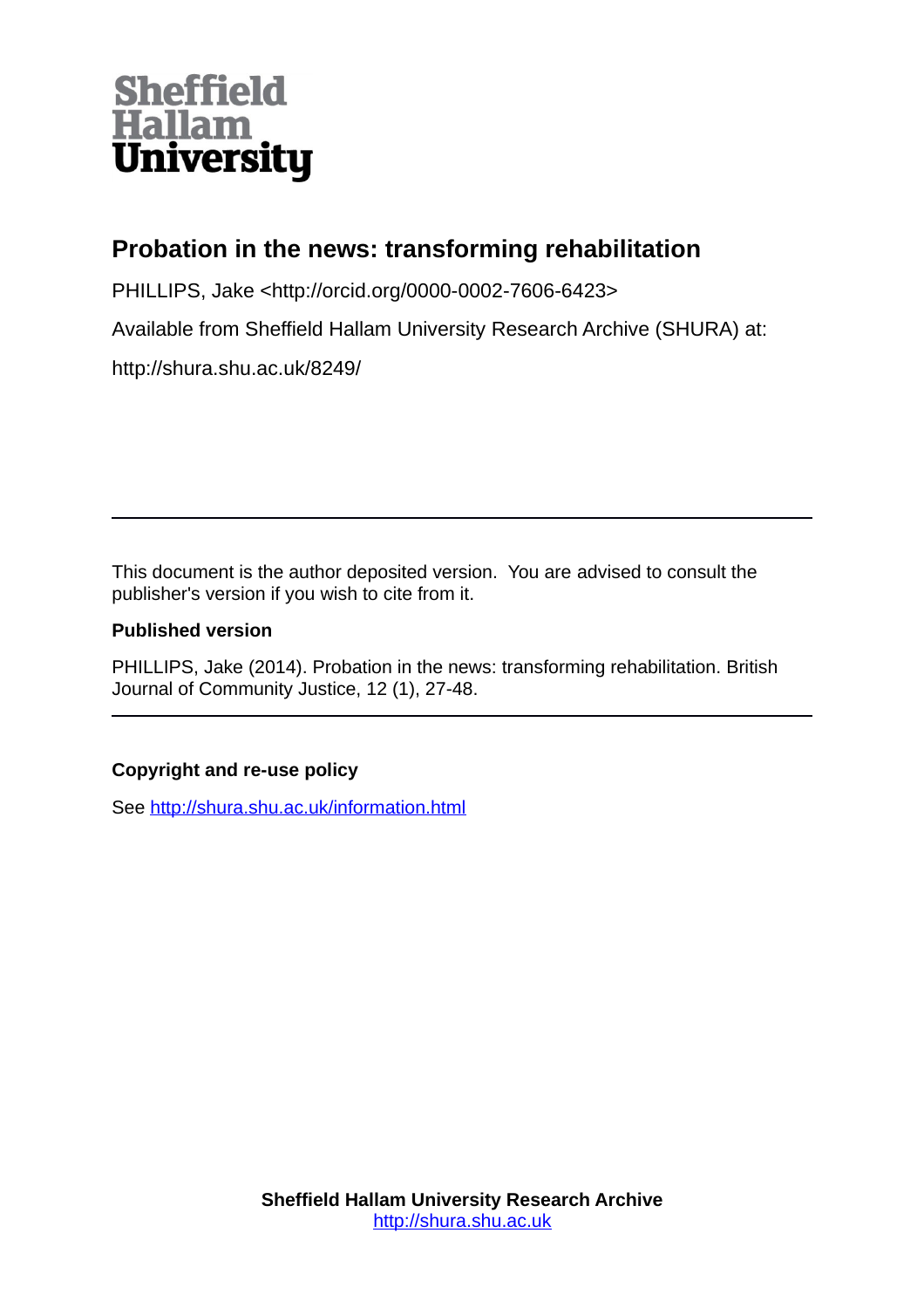#### Probation in the News: Transforming Rehabilitation

This article analyses the media debate around the Coalition Government's response to the *Transforming Rehabilitation* consultation in which plans to outsource work with low and medium risk offenders were outlined (Ministry of Justice, 2013). The reforms, which will only apply to England and Wales, will allow for private and voluntary organisations to deliver supervision, offender management and specific interventions to offenders, work that is currently the sole responsibility of publicly funded Probation Trusts. Around 70% of Probation Trusts' work will be outsourced. The new system will use a payment by results system by which contract holders will receive payment if they can show to have reduced reoffending amongst their client group.

These reforms have, perhaps unsurprisingly, been received with considerable anger and challenge by interested parties with a media campaign being created by the National Association of Probation Officers (Napo) and probation staff speaking out on social media such as Twitter (although they have since been barred from expressing their dismay (Travis, 2013d)). In addition to this, representatives of Probation Trusts have outlined their concerns about the reforms in local newspapers, Police and Crime Commissioners have spoken out about the reforms and the House of Lords voted in favour of an amendment requiring the Offender Rehabilitation Bill to be passed by the House of Commons before being enacted. In response, the Government has been active in putting forward its arguments in favour of the reforms with Chris Grayling, the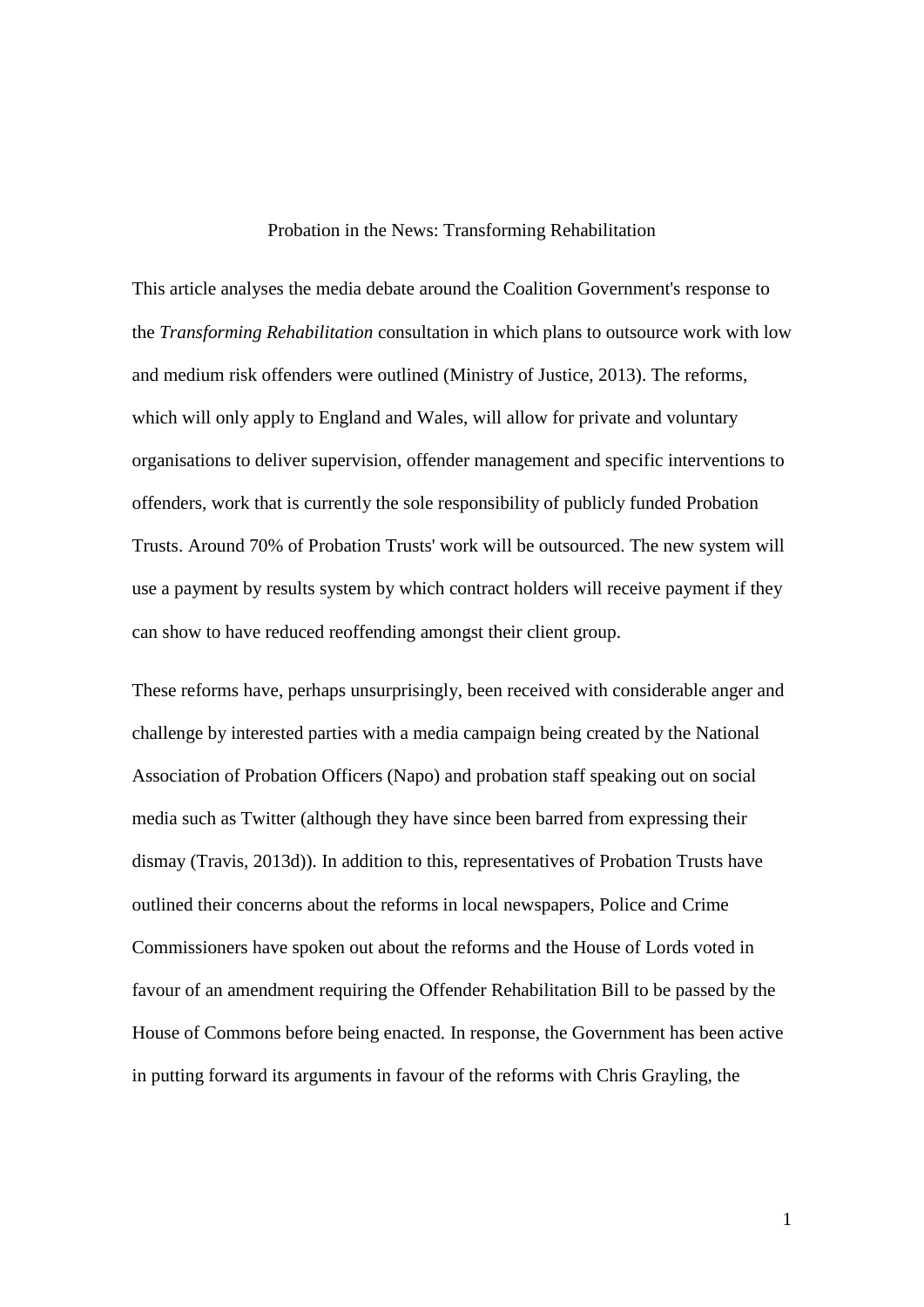Minister for Justice, appearing on news programmes, answering questions to parliament, appearing in front of the Justice Committee and writing in newspapers. All of this means that probation has had a greater media presence than in recent years, where it has primarily been the subject of attention in the context of well publicised failures (Maruna, 2007). Importantly, both 'sides<sup>'1</sup> have explicitly engaged with the media with Napo's aforementioned media campaign leading the media engagement for opponents to the reforms, and evidence from a leaked 'risk register' suggesting that the Government has tried to mitigate the likelihood of a successful opposition campaign by 'media messaging to keep elements of reform at the top of the agenda' (Travis, 2013c).

This article presents an analysis of the ways in which opponents and supporters of the reforms have constructed their cases, arguing that the Government has made appeals to the 'emotive' (Maruna & King, 2004) element of probation whilst opponents have played a defensive game which risks failing to garner sufficient public support for the continuing existence of a public probation service. The arguments for and against the reforms have centred upon three main points: the potential effectiveness of the reforms, their aims, and the underlying rationale. With regards the first point we see the

1

 $1$  I acknowledge that there are more than two positions in this debate and, as has been acknowledged elsewhere (Dominey and Phillips, 2012), many observers take a pragmatic approach by accepting the reforms will happen and concentrating on how best to work with them. This article focuses primarily on those who explicitly take a 'for' or 'against' stance. It is also worth noting that it is these two camps which are most represented in the media.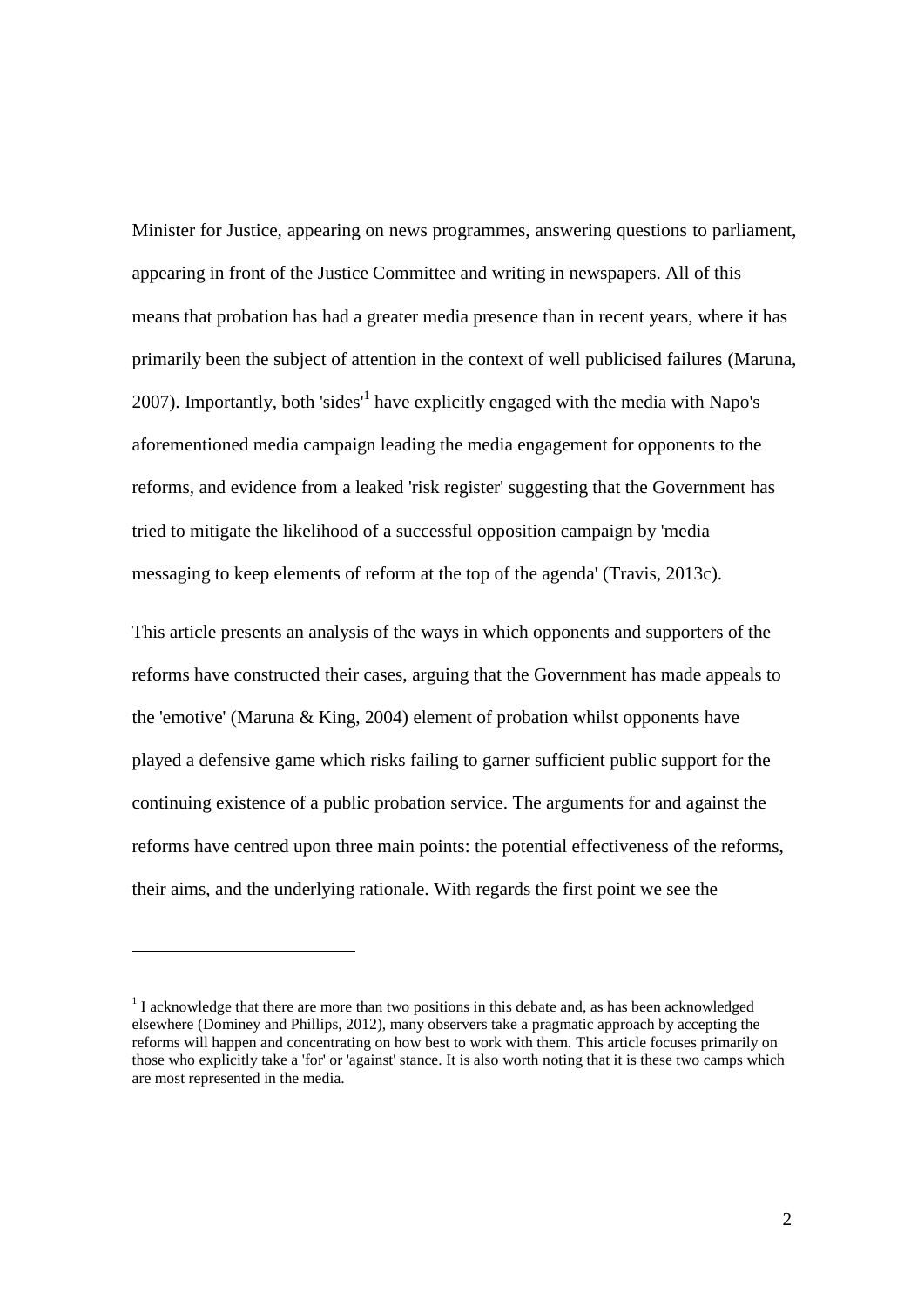Government's complex system of payment by results being simplified by the media to the extent that it becomes hard to argue against the headline message that the reforms are all about rehabilitation. In relation to the aims of the reforms, we see opponents forced to focus on the public protection side of probation whilst the Government highlights and makes use of the ways in which the reforms will (allegedly) reduce reoffending. In this context, the article considers the concepts of public protection and reducing reoffending which, despite being two interrelated and interdependent concepts, are understood and interpreted in very particular ways by the general public. The arguments around the underlying rationale centre upon whether the reforms are intended to save money (the Government's line) or are simply a ruse to allow greater profiteering by the private sector (the opponents' claims). The article concludes by considering alternative strategies for opposing the reforms and reflects upon the ways in which arguments have centre around what Canton (2012) refers to as the 'taken-for-granted' aims of probation. Alongside this argument, however, the article considers the idea that the Government appears to have taken heed of research into public opinion towards rehabilitation and arguments around enhancing the credibility of community penalties whilst opponents have deferred to a portrayal of probation which reflects the functioning of the Service at the end of the New Labour's term in office (Burke & Collett, 2010).

#### *Probation in the Media*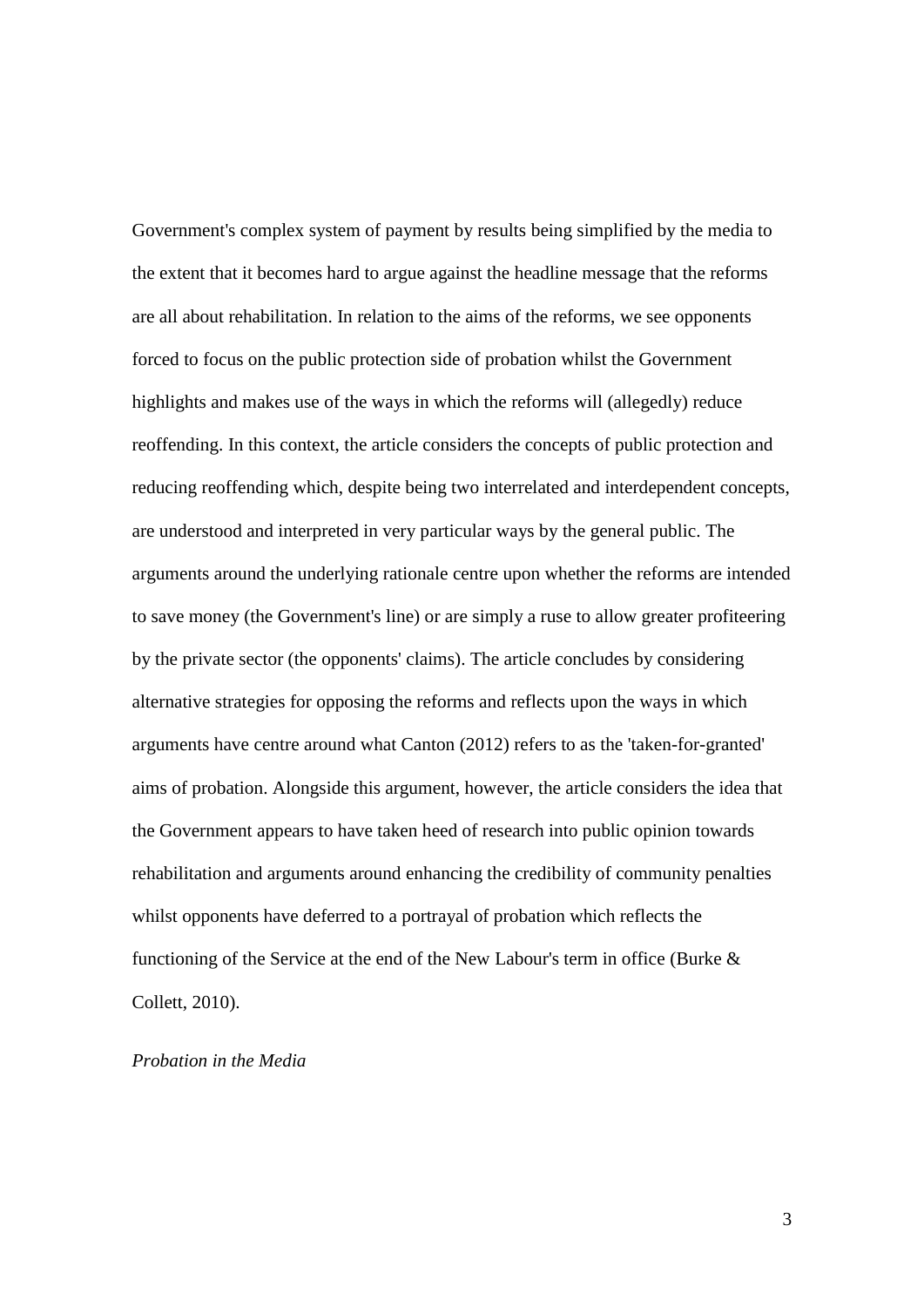Historically, the probation service has been the subject of considerably less media attention than other criminal justice agencies and similar state institutions such as social work. Based on an analysis of media coverage of probation related news and interviews with people engaged in the public relations side of probation work, Aldridge (1992) put this down to a lack of an "authorized knower" directly representing the views of probation services; a view that probation is more "professional" than social work agencies and that it gains an element of reputation by association stemming from its origins in the courts. Aldridge went on to echo Cousins' (1987) earlier argument that probation services should engage with public relations and the media in order to widen the presentation of probation in the media. Thus both argued that probation services could use the media to lobby policymakers and opinion-formers over issues such as resources and to garner public support for community disposals. Thus it seems that there is some potential for probation services to use the media to its advantage. This is especially pertinent in light of Maruna's (2007: 113) more recent analysis of probation in the media in which he argued that 'probation seems to be a new favourite whipping boy of the media' rather than being 'stubbornly lacking in news value' (Aldridge, 1999: 99). As Mawby and Worrall (2013: 105) argue, probation work appears to have become 'tainted' or 'dirty'; that probation workers are 'doing society's dirty work and should probably be ashamed, rather than proud, of themselves, for working with the 'undeserving''. Maruna (2007) argues further that whilst probation received positive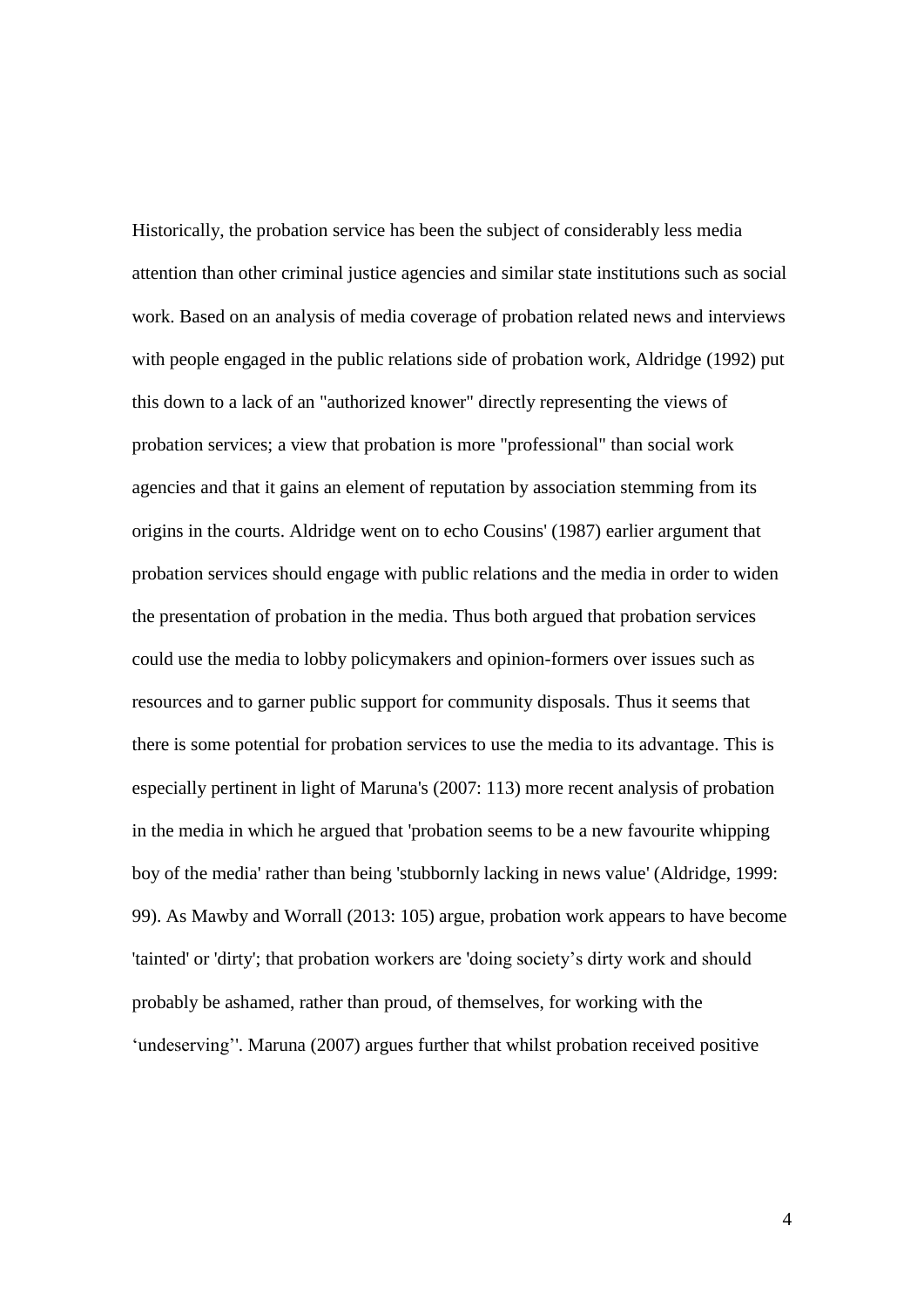coverage up until around the 1970s, changes in policy and an uprating of political rhetoric around crime which has been covered in detail elsewhere (Downes & Morgan, 2007), probation became victim to a 'negativity bias' which, in turn, stemmed from its absence in the public's psyche and a lack of a human face. Such findings have been reflected in research on practitioners' thoughts about their work (Robinson, Priede, Farrall, et al., 2013a; Fitzgibbon, 2012). Thus, Aldridge (1992) and Cousins' (1987) arguments in favour of making more use of public relations seem as apposite now as they did then.

Indeed, Probation Trusts have made attempts to improve their public images with most Trusts including a 'news' page on their websites showcasing what work offenders have done (with the focus primarily being on work carried out through Community Payback). Moreover, most Trusts now have Twitter accounts which they use to publicise success stories and individual practitioners discuss their work openly (although confidentially) in ways which shed light on the positive things that probation officers do as part of their work. Additionally, Mawby and Worrall (2011: 18) report that they found 'examples of probation workers cultivating local media contacts and succeeding in getting out good news and promoting probation workers as 'hidden heroes'' but this would appear to occur on a reasonably *ad hoc* basis, dependent more upon individual officers than any systematic approach. It is thus clear that supporters of a public probation service have been using the media to portray a positive image of the service, a form of action which

5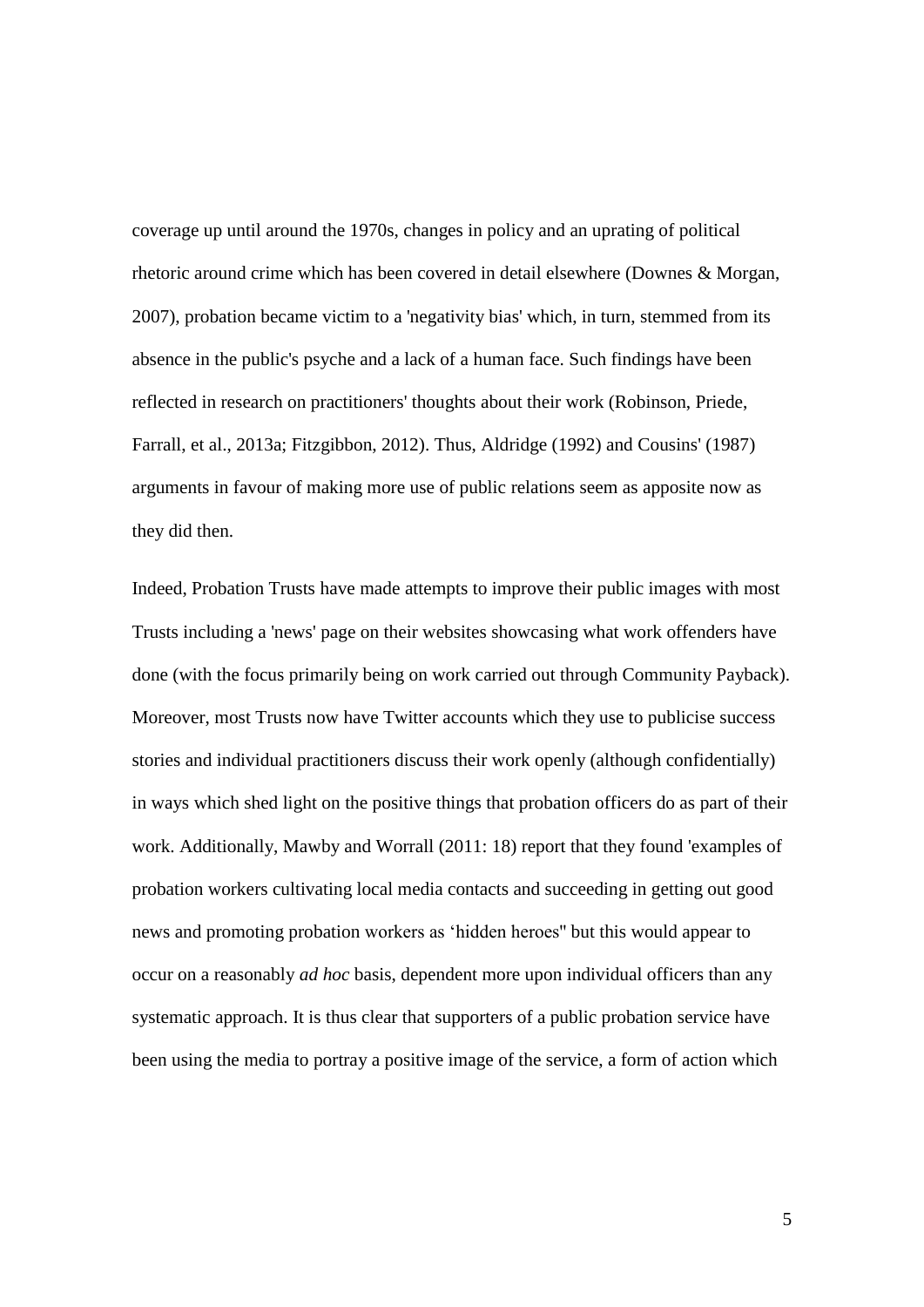Schlesinger and Tumber (1994) consider key to the successful lobbying of political decision makers.

Being successful in this task, however, is unlikely to be an easy task, especially if we consider Allen and Hough's (2007: 579) argument that the primary relationships in this arena are those that exist between political decision makers and the news media, with special interest groups playing only a secondary role. This, they argue, puts 'those in charge of probation work very much 'on the back foot''. Indeed, defensiveness is seen elsewhere in probation practice with Gelsthorpe, Padfield and Phillips (2012) noting such a tone in relation to recording media interest in deaths under probation supervision and Head (2004: 274) intimating in his review of Greer's (2003) book *Sex Crime and the Media* that 'media training' in the context of probation involves 'taking a defensive line'. It is thus clear that any special interest group wishing to take on the might of political decision makers via the media would have its work cut out - that the political and media context makes defensiveness the default position and that probation's negative reputation would need to be shed before a more positive image could be portrayed in order to harness the public support which Schlesinger and Tumber (1994) consider critical in using the media to lobby political decision-makers.

*Public Attitudes towards Probation and Rehabilitation*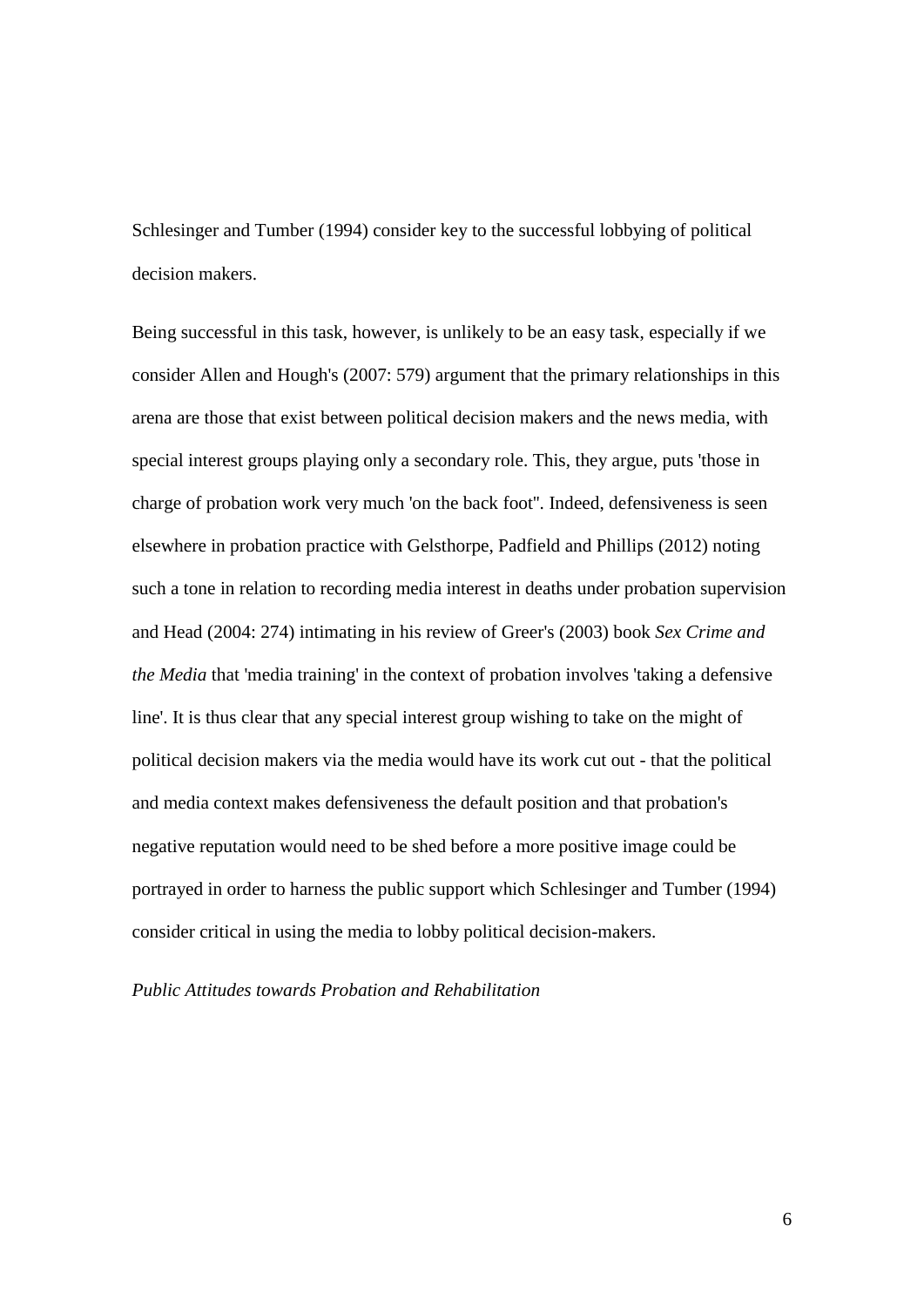In order to shed more light on how the respective parties have constructed their cases for and against probation reform, it is important to have an understanding of what the public's attitudes are towards community penalties. The following discussion is necessarily brief, relying on both Maruna and King (2004) and Allen and Hough's (2007) contributions to our understanding of this topic. The first point to note is that 'most people are unfamiliar' with the range of punishments available beyond imprisonment (Roberts, 2002: 37). It has become a commonplace to talk about the public as increasingly punitive, with a thirst for punishment which politicians are eager to exploit via increasingly harsh sentencing regimes, crackdowns on particular types of offenders, increasing use of prisons and expanding prison populations (see, for example, Pratt, 2005; Bottoms, 1995). However, Allen and Hough (2007) make the case that when we look below this 'surface finding' we find a surprising level of enthusiasm for rehabilitation. More recently, Hough, Roberts, Jacobson *et. al.* (2009: vi) made the case that,

[i]t is significant that support for rehabilitating offenders remained high, even for those convicted of serious crimes of violence. Thus four out of five respondents provided a high importance rating for rehabilitation when asked in the context of offenders convicted of serious crimes of violence.

Such findings reflect Maruna and King's (2004) work on public attitudes to community sentences, which highlights a strong belief in the power of redemption and offenders' ability to change. Moreover, these findings led Maruna and King (2004) to argue that we need to consider both the effective and affective aspect of punishment because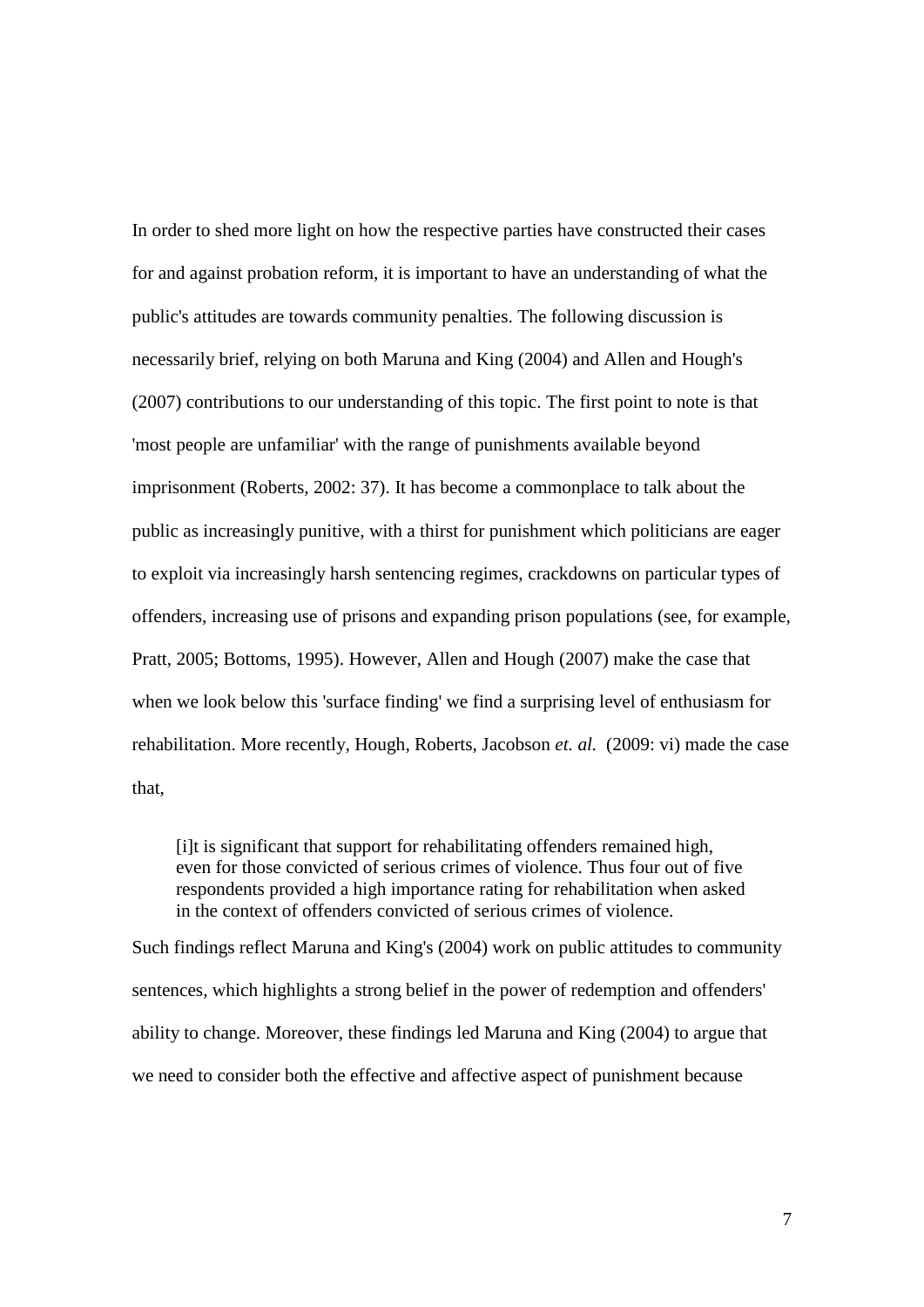punishment contains an inherently emotional element - one that is real and thus should be taken seriously. The effective aspect of punishment speaks largely for itself; punishment should be used to reductivist ends working primarily on the theoretical foundations of deterrence, incapacitation and rehabilitation. Affective justice (Freiberg, 2001), on the other hand, speaks to the emotional element of punishment. From this Durkheimian perspective, punishment sends a message to offenders that offending is wrong and to non-offenders that something is being done about these offenders (see also Duff, 2009). Maruna and King (2004) go on to argue that probation does have an emotional appeal - that of a belief in offenders' abilities to change - and that supporters of probation should take advantage of this if they are to harness greater support for probation from members of the public. Indeed, at a conference marking the centenary of the probation service Maruna (2007) went so far as to say, that if probation does not 'get' its 'emotional appeal' it will not survive the next century.

#### *The News Articles*

This article uses both print news media (in the form of national and local tabloids and broadsheets) and major digital news sources such as BBC.co.uk, Sky News and ITN News (in order to broaden the analysis beyond the relatively narrow confines of the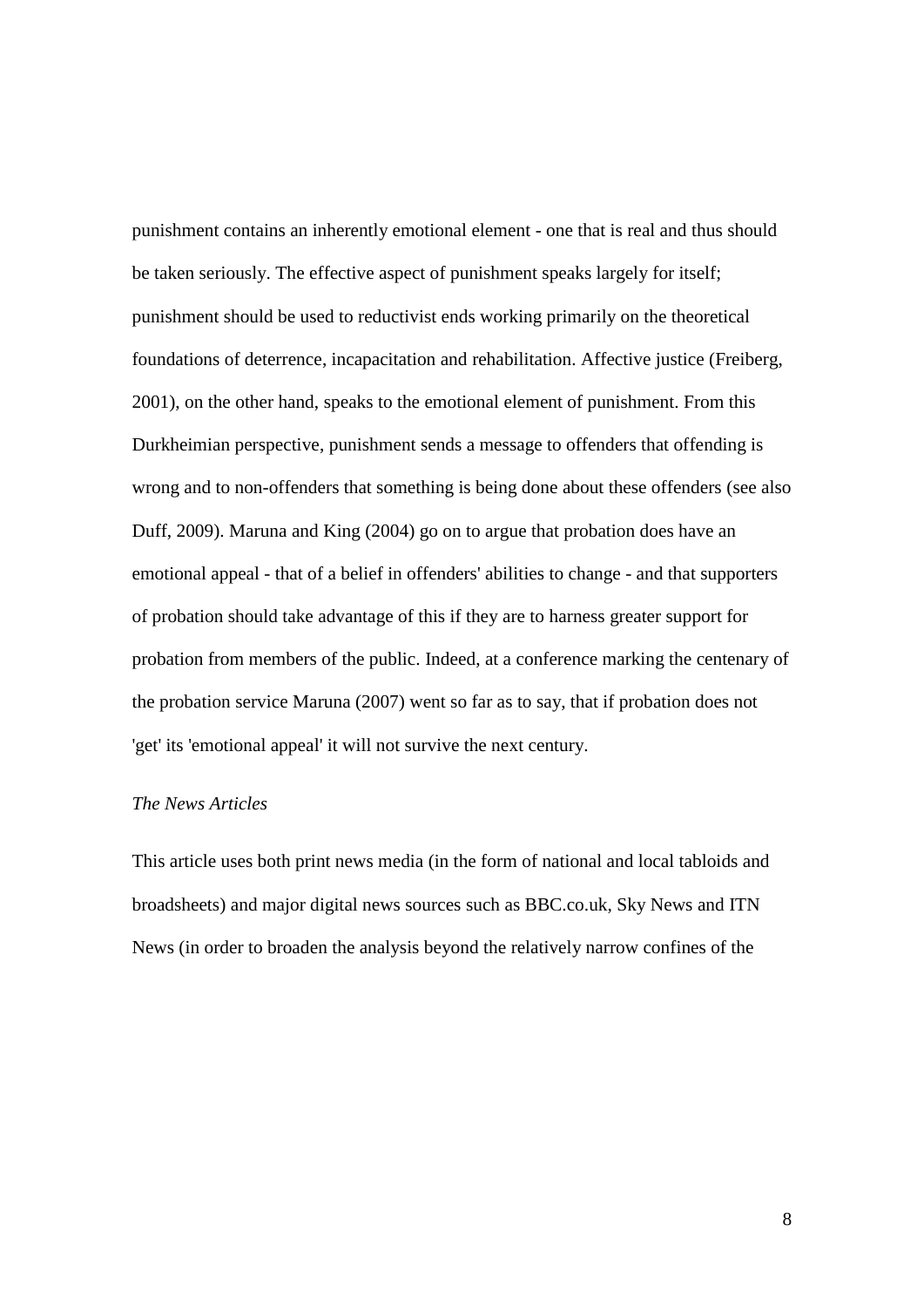written press) as its dataset.<sup>2</sup> Relevant articles were uncovered through searches on the LexisNexis database with 122 news articles being identified that presented a range of opinions and perspectives from a variety of stakeholders, as discussed below. Relevant news articles were then analysed thematically using NVivo. Analysis of the articles sought to uncover the different ways in which the news media covered the reforms, as well as the supporting and opposing arguments that were put forward. This two-pronged approach allows us to see what approach is being taken by the respective parties and how such a message is being re-represented in the news media. This analysis resulted in the identification of three salient and contested theme around the effectiveness, aims and rationale of the reforms.

Before embarking on a discussion of these themes, it is worth highlighting a few points about the dataset and analysis more broadly. Most articles dated from the last 18 months, around the time the Government published its first consultations on these plans (Ministry of Justice, 2012a, 2012b). Interestingly, when the term 'privatisation' in search terms was included, results were dominated by *The Guardian* and *The Morning Star*, news outlets known for their left-leaning stance. The exclusion of this term provided results from a wider spectrum of the news media, although broadsheets were more

<u>.</u>

<sup>&</sup>lt;sup>2</sup> Although the debate has also occurred within a relatively small circle of people on social media such as Twitter, I have not included this as a news source as the aim here is identify the formal arguments being put forward by official representatives. This does, however, represent an area for further analysis.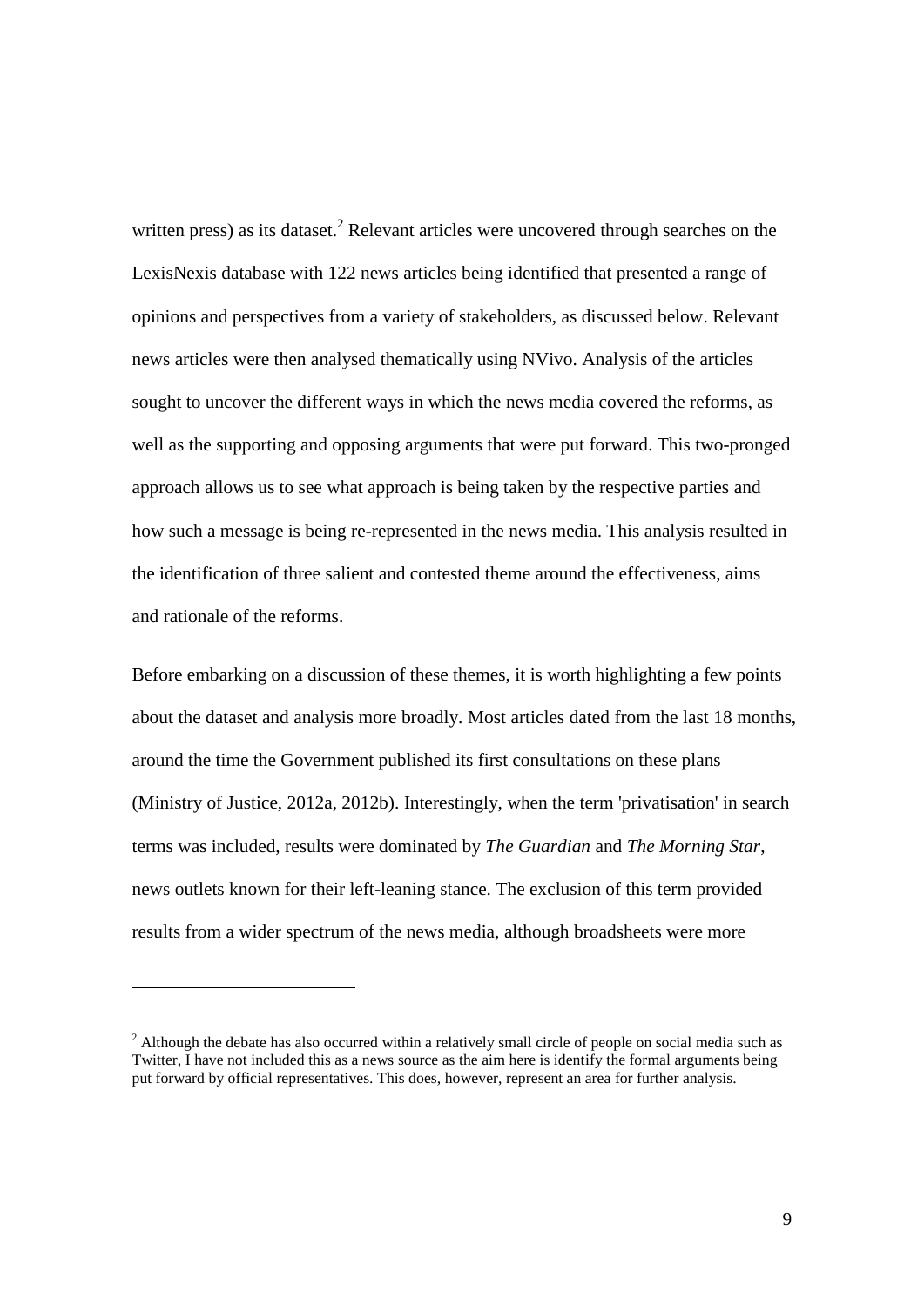prominent than tabloids. Local newspapers covered the reforms in some depth, mainly in the context of local interested parties speaking out (such as the local Police and Crime Commissioner) or because a local Napo group were planning a protest at the reforms.

As Aldridge (1992) put probation's absence in the media down to a lack of an 'authorized knower', analysis also involved the identification of key 'players' in the debate. In terms of opponents to the reforms, the main players were Harry Fletcher, former Assistant Secretary General of Napo and Ian Lawrence, current Secretary General of Napo. In addition to this, there was input from the Probation Chiefs Association (PCA) Chair and Chief Executive of West Yorkshire Probation Trust, Sue Hall, as well as Police and Crime Commissioners. In their work on occupational cultures in probation Mawby and Worrall (2011: 18) argue that 'the PCA has become more active in communicating the profile of the probation service, although not yet to the extent of displacing Harry Fletcher as the most recognisable probation 'voice'. This is certainly borne out in the articles identified as part of this research. As Napo is clearly the loudest voice, the organisation dominates the arguments made against the reforms. That said, other parties have also spoken out, particularly lobby groups such as the Howard League for Penal Reform, the Independent Probation Alliance and the Prison Reform Trust. In terms of voices that support the reforms we see members of the Government, particularly the Minister for Justice and Secretary of State, Chris Grayling

10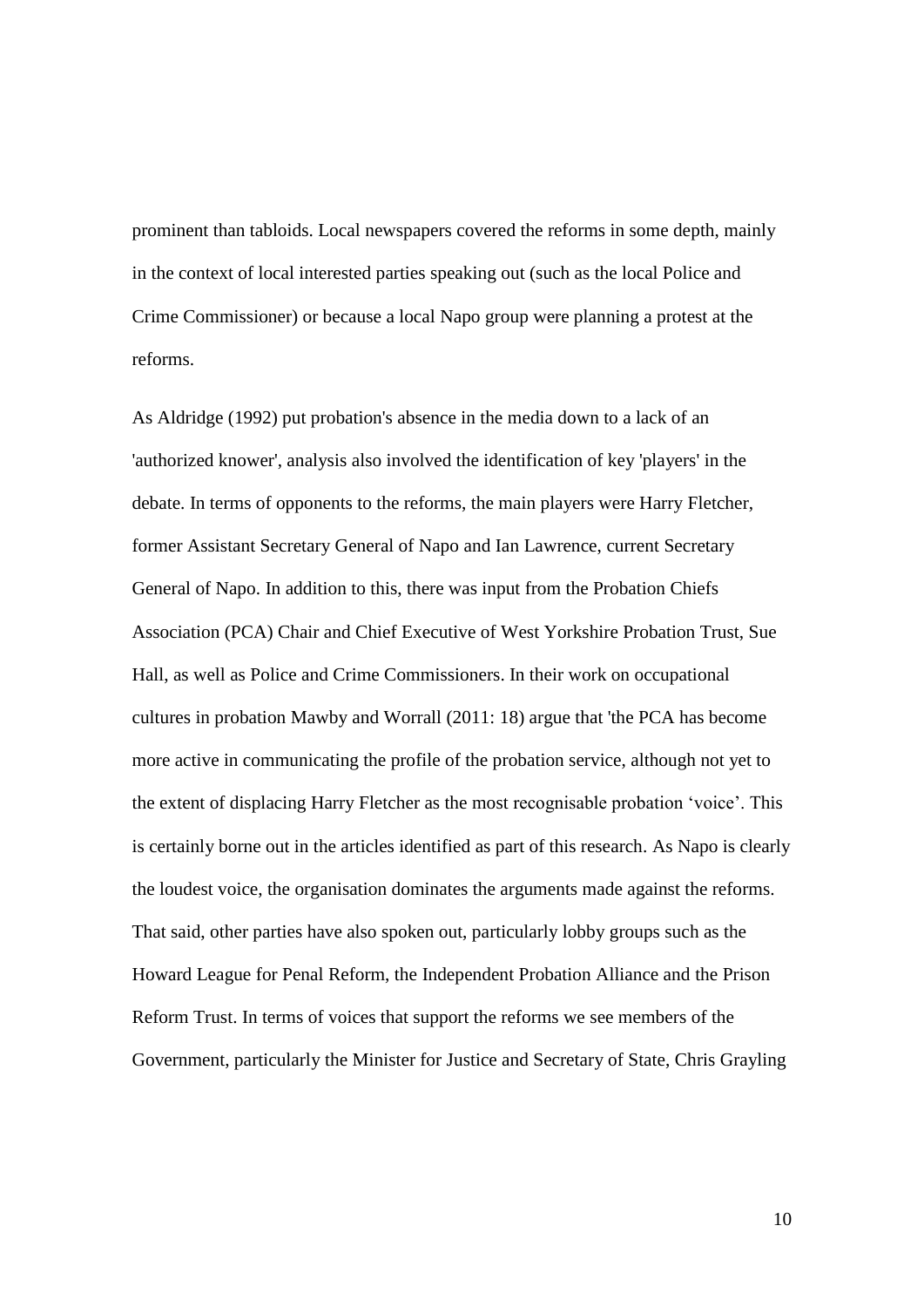MP as well as other interested parties who, perhaps sceptically, will gain from the reforms such as NACRO, G4S and Serco. This alerts us to the work of Chibnall (1977) in which he argues that the news media is shaped by the extent to which journalists can access credible and authoritative voices. As probation does not appear to have a strong voice in the public sphere, the voices emanating from the supporters' camp are likely to dominate. The article returns to Chibnall's (1977) work at various points as his analysis of crime news reporting sheds considerable light on the way in which the cases for and against probation reform have been constructed by the news media.

#### *Effectiveness: complexity-induced simplification versus managerialism and detail*

The Government has placed considerable emphasis on the idea that these reforms will shift the focus of probation-related services away from managerialism and red-tape and towards rehabilitation and reducing reoffending primarily through its 'rehabilitation revolution' and concomitant payment by results framework for paying providers. Although the Government has been slow in outlining exactly how it intends to measure 'results' we do know that reoffending rates will play a key part. Whilst 'reducing reoffending' initially appears to be a relatively simple matter it becomes considerably more complex when we look to some of the problems with measuring them (Merrington & Stanley, 2007). Important questions around whether it is necessary to build in measurements around changes in frequency and seriousness of offending are still unanswered and we do not know whether 'results' will be calculated on an individual or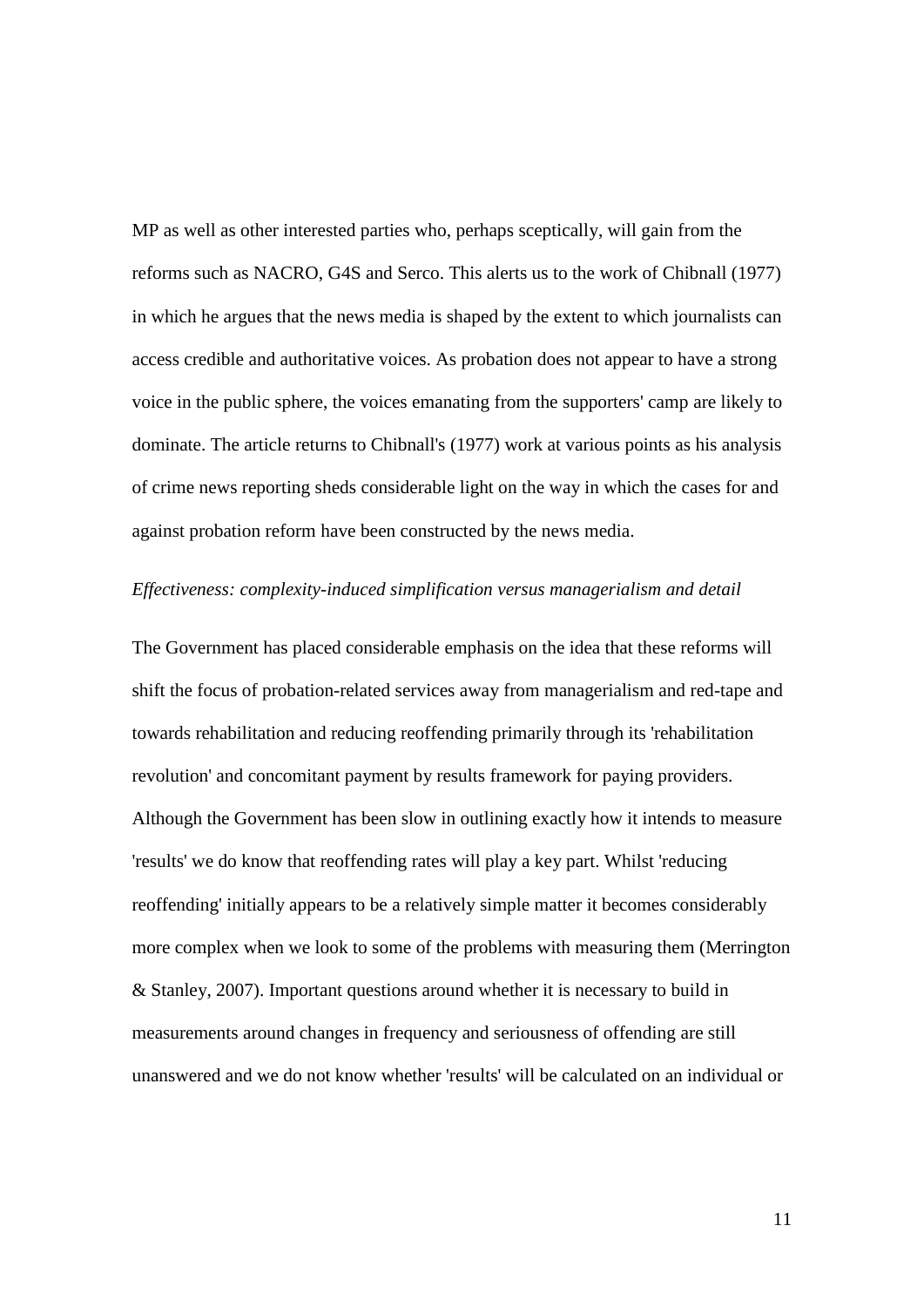aggregate basis. Importantly, it looks likely that the system will work on a bonus payment basis whereby a provider is given a set amount of money to provide the service and then receives a bonus payment if targets are met. Besides the fact that one can never know for sure whether an intervention has directly led to a reduction in reoffending, the complexity of the system is working in the Government's favour when we look to the media's re-representation of this element of the reforms. This hidden complexity has led to a considerable level of simplification in the way in which the reforms are reported in the news media. As Chibnall (1977) describes, it is an inherent tendency of a journalist's conception (and thus creation) of the news to eliminate 'the shades of grey that lie between black and white'. Such simplification is currently playing into the Government's hands with, for example, Sky News (2013) reporting that providers of the interventions will 'only get paid if they achieve results'.

Opponents to the reforms, on the other hand, have made their case for effectiveness by referring to the 'fact' that all Probation Trusts have consistently met their targets over the last few years, thus demonstrating that the service they have provided is as good as it can be (Fletcher, 2013). In doing so, opponents to the reforms simply serve to reinforce the view that probation workers are constrained by the micro-management and red tape which the press seeks to ridicule (BBC, 2011; Doyle, 2011), the Government is trying to reduce (Cabinet Office, n.d.; Ministry of Justice, 2011) and for which there appears to be considerable public support. Rather than portraying a service which holds some

12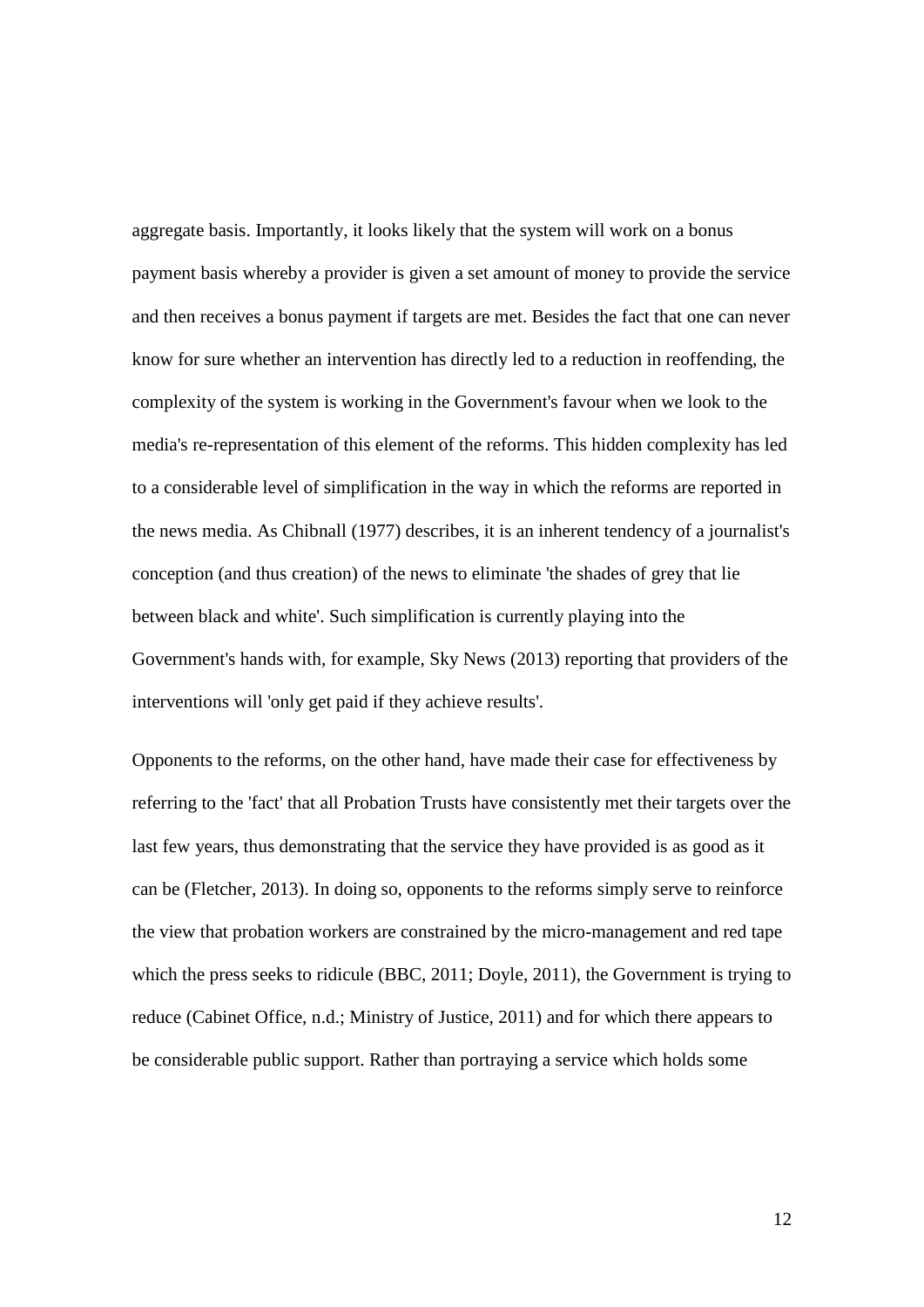moral and reductivist potential, such arguments convey an increasingly outmoded message that probation can and should be measured with reference to managerialist measures of inputs and outputs rather than outcomes, and with little in the way of reflecting the ways in which practitioners themselves define the notion of 'quality' in probation supervision (Robinson, Priede, Farrall, et al., 2013b). In this sense, the opponents of the reforms appear to be reinforcing the *modus operandi* of probation at the end of New Labour's term in office which has been described as 'a prolonged period of unremitting change, burdened by bureaucracy and over-zealous micromanagement by the centre' (Burke & Collett, 2010).

In addition to making the case that probation services are inherently effective because they have met centrally defined targets over the last few years, opponents have made the (perfectly valid) argument that these reforms are being introduced with little in the way of evaluation and very little in the way of being proven (Travis, 2012). Opponents have pointed to the Work Programme to show that payment by results does not necessarily produce results. However, if we look again to Maruna and King's (2004) research, we see that appeals for cost effectiveness are unlikely to hold much sway with the general public. Indeed, the public are overwhelmingly sceptical of the ways in which governments and public bodies measure effectiveness and their use of statistics (one has only to look at the public's understandings of crime rates and official crime statistics to appreciate this (Roberts  $& Hough, 2005$ )). Again, then, we see opponents constructing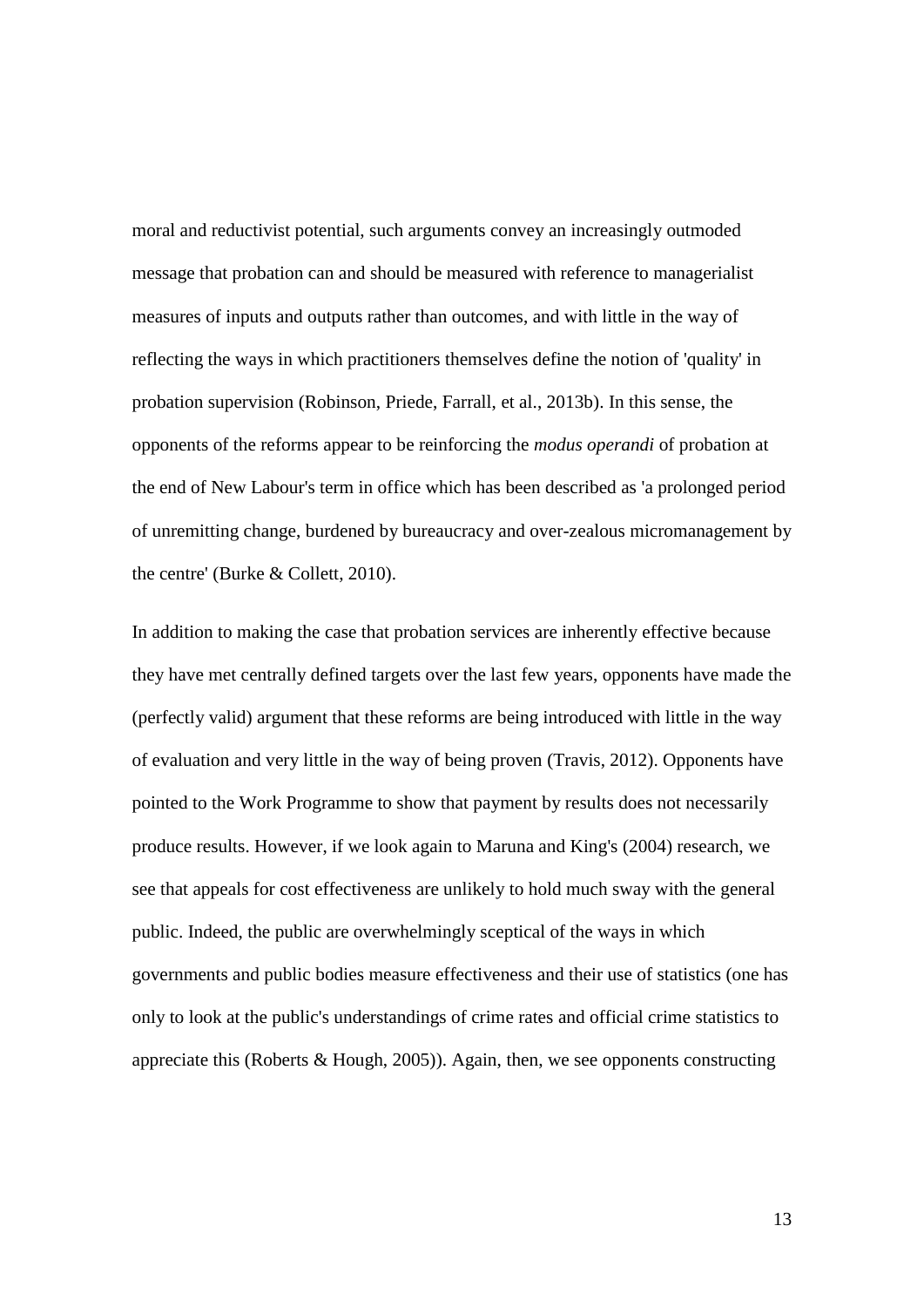an image of probation which does not convey the messages which are likely to be effective in swaying public opinion. The Government, on the other hand, is able to put forward headline grabbing examples which are more likely to hold some sway with the general public. Indeed, as Sadiq Khan, Labour MP and Shadow Justice Secretary, (Sky News, 2013) admits, 'the announcement sounds great - who could be against trying to reduce reoffending, the problem lies in the detail' or, in the words of Ben Prisetley, Unison national officer for probation staff, 'We support the ambition of the Justice Secretary to revolutionise rehabilitation, but he is dangerously misguided in his approach' (The Express, 2013). Unfortunately for those opposing the reforms the news media are neither interested in the detail nor likely to convey such a message to the general public:

Simplicity is the keynote… I don't think our particular readership is going to stay with a long leader however interesting and well-reasoned it may be. (Tabloid Editor in Chibnall, 2001: 30)

#### *Aims: Rehabilitation versus Public Protection*

As argued above, the Government has placed considerable emphasis on the rehabilitative focus of the reforms. As Lord McNally put it when introducing the Offender Rehabilitation Bill to the House of Lords: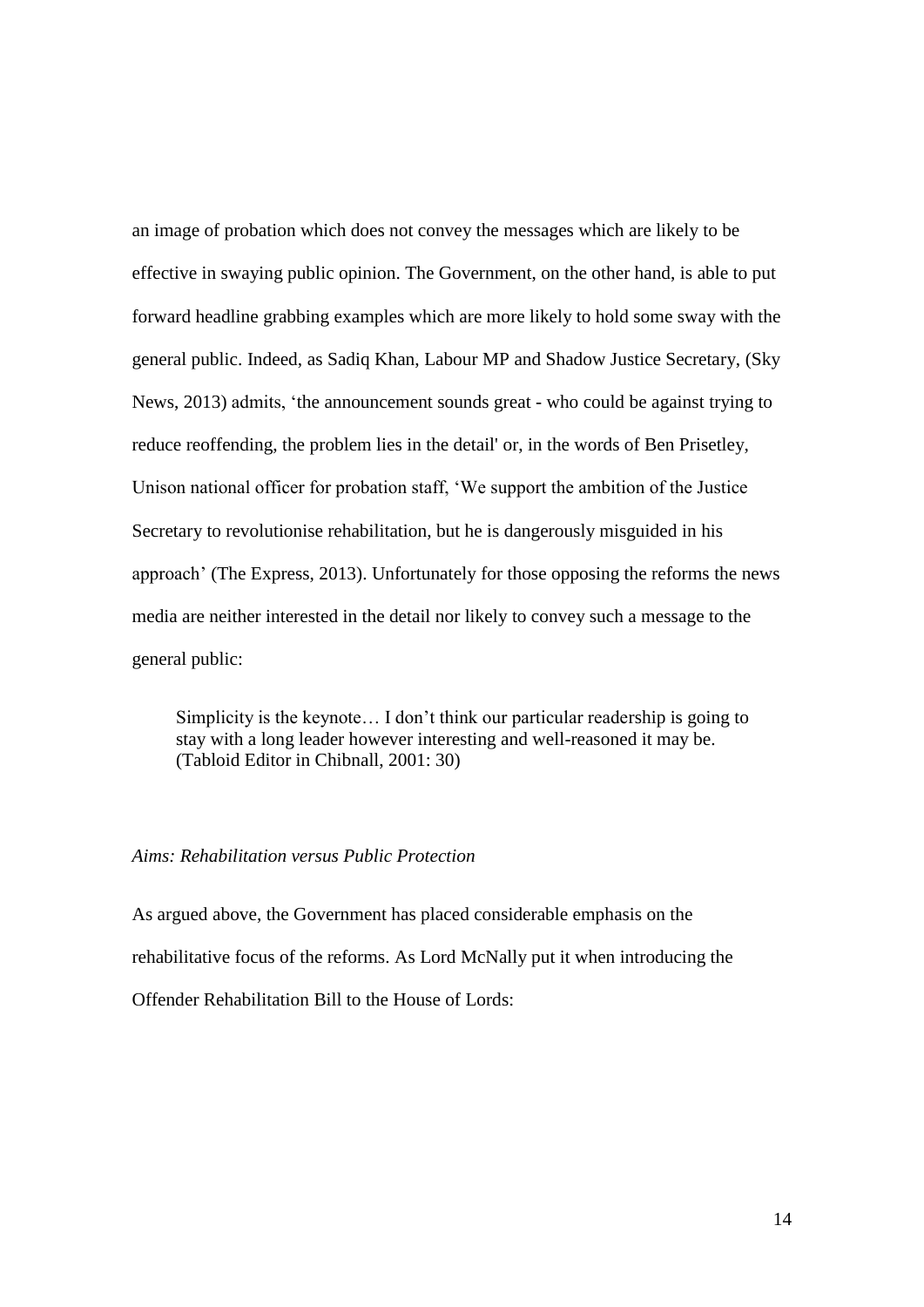My Lords, the purpose of this Bill can be summed up very simply: to improve the support we give to offenders in order to break the cycle of reoffending. (*HL Deb 2012-13*)

Thus we see the Government playing into some of the nuances that are found when one looks closely at public attitudes towards community sentences in that 'the majority of studies reviewed find that community penalties are largely supported by the public so long as they are used for non-violent rather than violent offenders (low and medium risk offenders)' (Maruna & King, 2004: 91). By limiting the reforms to low and medium risk offenders the Government is taking heed of findings that show that people are more willing to value rehabilitation with non-violent offenders than with violent ones. It would appear that the Government has colonised the notion of rehabilitation for its own ends, leaving opponents to focus on other, less understood aims of the criminal justice system, in particular public protection.

Hough *et al.'s* (2009: 12–13) work sheds light on what the public understand to be rehabilitation. The following quotes come from focus groups conducted with participants in their research:

You've got to break the social cycle ... Give them education so that they have the tools to move on.

These are the things that help people actually change.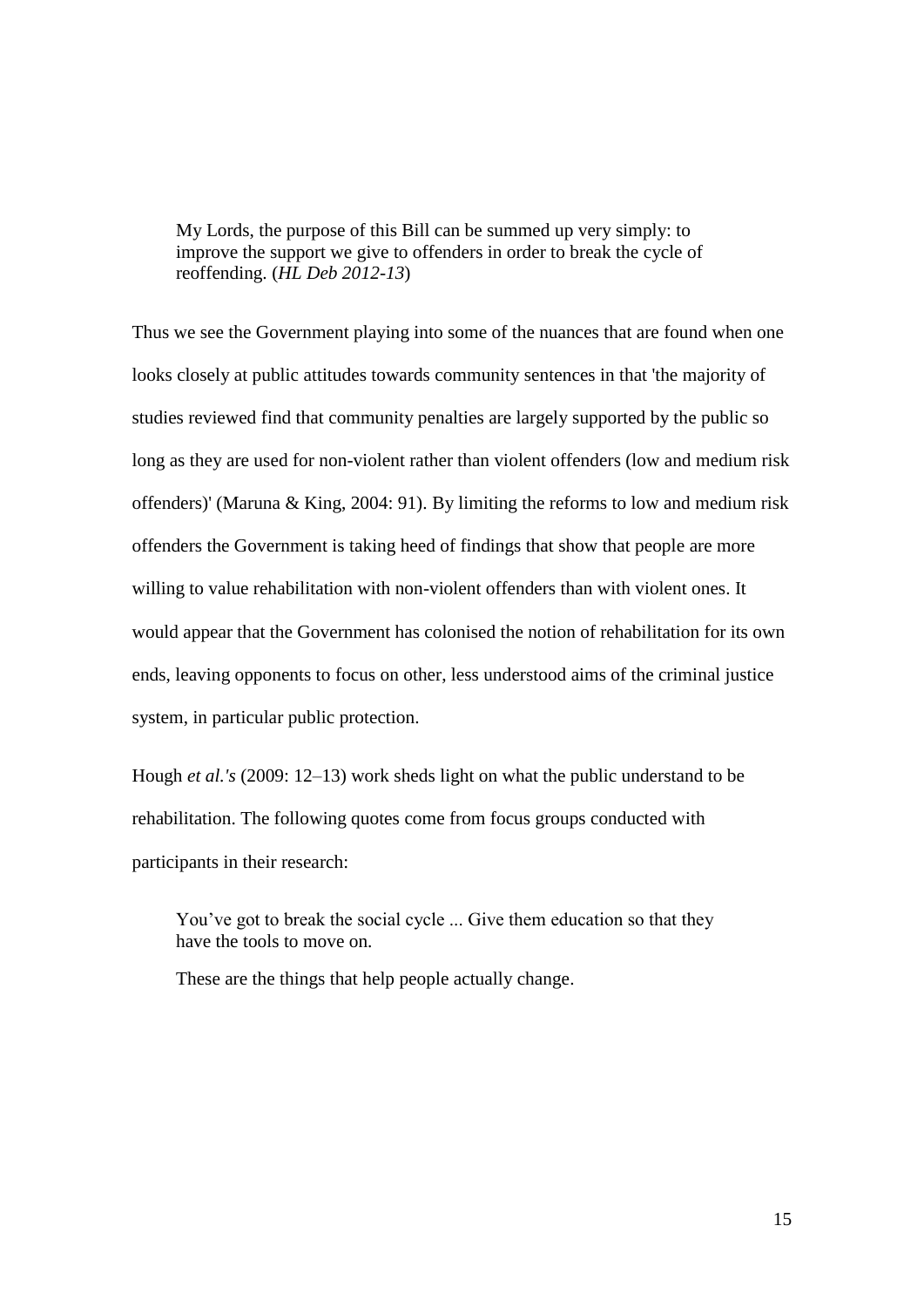Whilst the definition of rehabilitation is contested in the criminological academe (Raynor & Robinson, 2005), these quotes arguably indicate what members of the public understand by the term 'rehabilitation'. Indeed, Chris Grayling's own words reflect them quite neatly:

I intend to apply payment by results to the majority of rehabilitation work conducted with offenders in the community. This rehabilitation revolution will stimulate innovation and open the delivery of services to a wider range of providers with the skills needed to change an individual's behaviour and reduce offending in future. (*HC Deb 2012-13)*

There are different modes of intervention and different theories underpinning a variety of models of rehabilitation but there is widespread agreement amongst members of the public that rehabilitation involves some kind of 'treatment' with an individual offender to make them less likely to commit further offences. Chibnall's (1977) work alerts us to the tendency amongst news journalists of not moving the public's understanding of a situation beyond the 'mundane' and 'common-sense' as exemplified by the quotes above from Hough et al.'s (2009) work. Thus we might argue that the Government's focus on rehabilitation is relatively easily reinforced by the simplification we saw in the previous section.

Maruna and King (2004) highlight the potential in appealing to the public's sympathetic attitude towards the notion of redemption and offenders' abilities to change. Indeed, they (2004: 103) conclude their chapter by arguing that 'appealing to the public to support community alternatives because 'people can change', and demonstrating this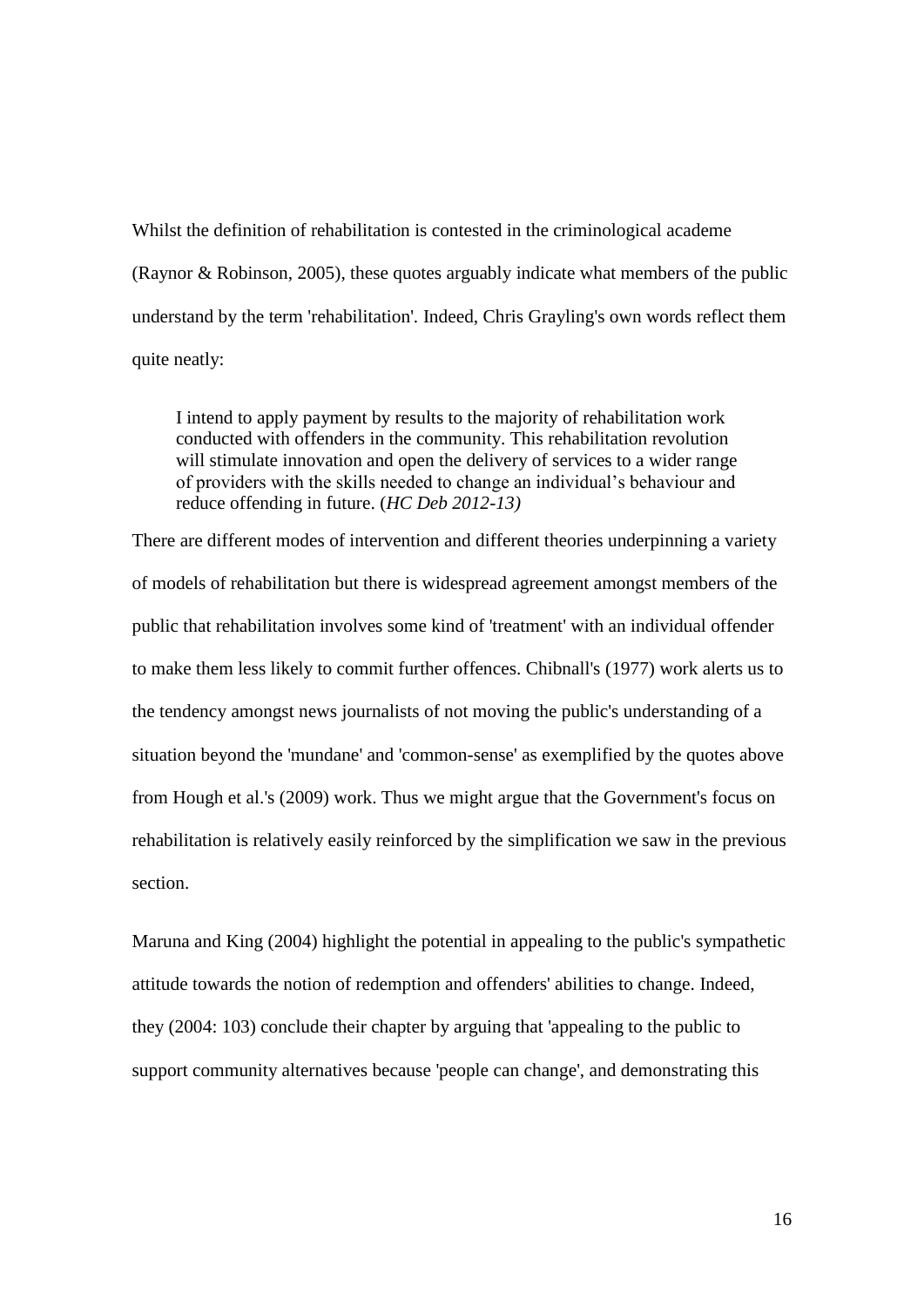with human interest stories of transformed offenders might have some value'. Hence, we see the increased presence of voluntary agencies in the news media who are all too willing to showcase their successful case studies, with Sky News (2013) featuring an organisation that is run by ex-offenders and Rob Owen (2013a), Chief Executive of the St Giles Trust making a strong case in favour of the reforms in *The Independent*.

Whilst the Government has focused on rehabilitation as the main aim of the reforms, opponents have focused on the public protection role of the service. Figure 1 shows Napo's banner for their campaign, clearly highlighting the public protection aspect of probation:



**Figure 1: Napo's Campaign Banner. Source: http://www.napo.org.uk/**

Indeed, this reflects the view within and without the service that its primary aim is public protection (Justice Committee, 2011; Robinson & McNeill, 2004). Whilst this seems a laudable strategy, making the case that the public will be less safe following the reforms risks backfiring, especially when considered in the context of the news media's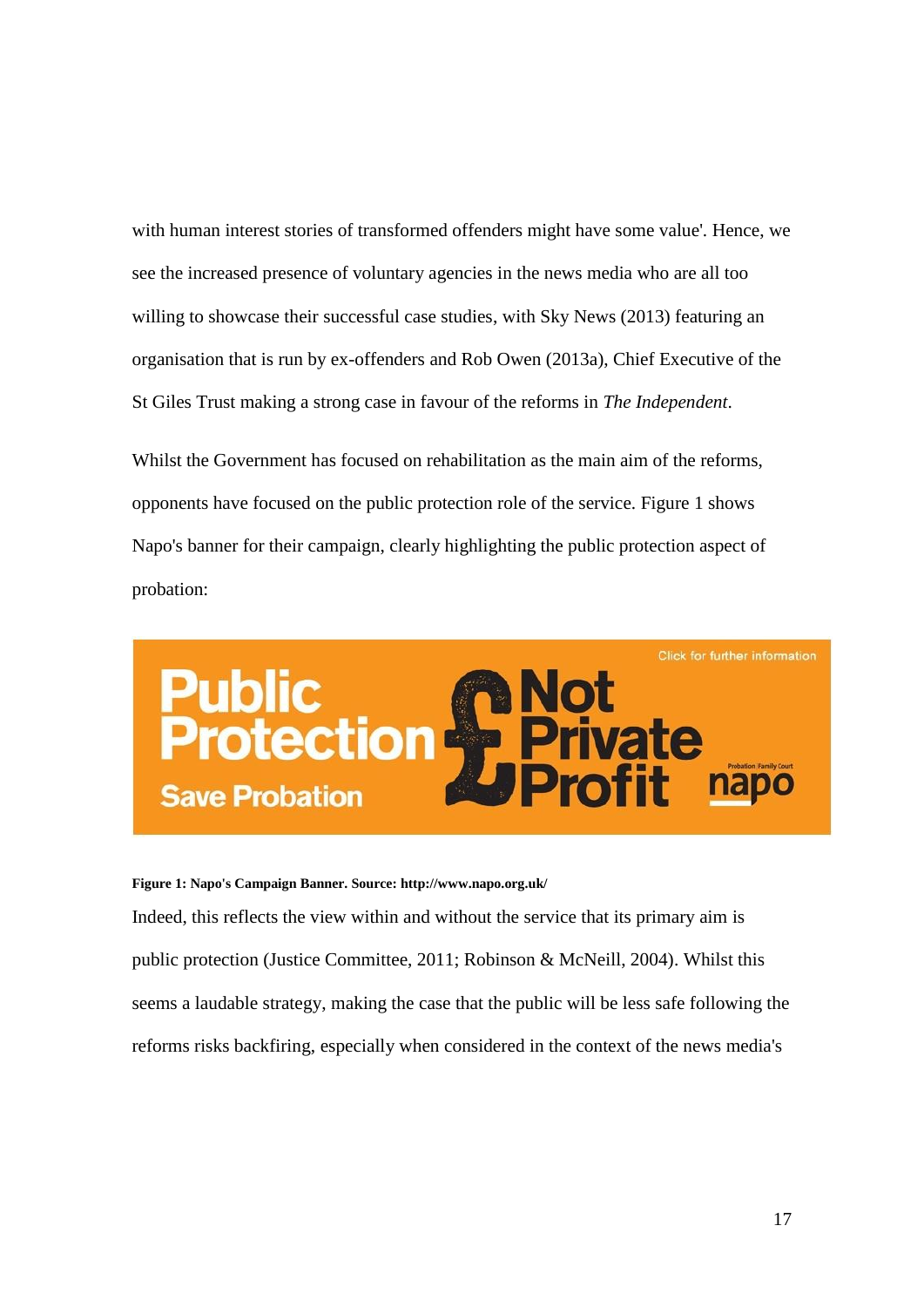interpretation and portrayal of crime-related issues. As McNeill (2011: 10) has argued, 'Whenever the promise to protect is made, the existence of a threat is confirmed and fear is legitimized and reinforced'. One problem lies in what public protection means to the general public. Hough *et al.* (2009: 13) found that public protection as an aim of sentencing was considered the 'most important' yet they explain this with reference to other surveys that have found that people tend to think of more serious offenders when thinking about sentencing: '…our respondents probably had the more serious cases in mind, and this may have directed them towards certain objectives'. When comparing minor with major offences, they found that public protection was still considered to be highly important but with a much smaller gap between public protection and other sentencing aims. There is thus the potential that the opponents' focus on the public protective role of probation simultaneously makes people think that probation primarily works with high risk and serious offenders who the public think should probably not be in the community anyway (Maruna & King, 2004). Public protection, as Kemshall and Wood (2007) point out, focuses attention on the 'critical few', a group that will not be affected by these reforms.

This is, ultimately, a definitional and awareness issue. Whilst the Government has been able to play on a relatively straightforward, 'common sense' understanding of rehabilitation which enables the public to make a simple link between less offending and safer communities, the phrase 'public protection' conjures up an image of the more

18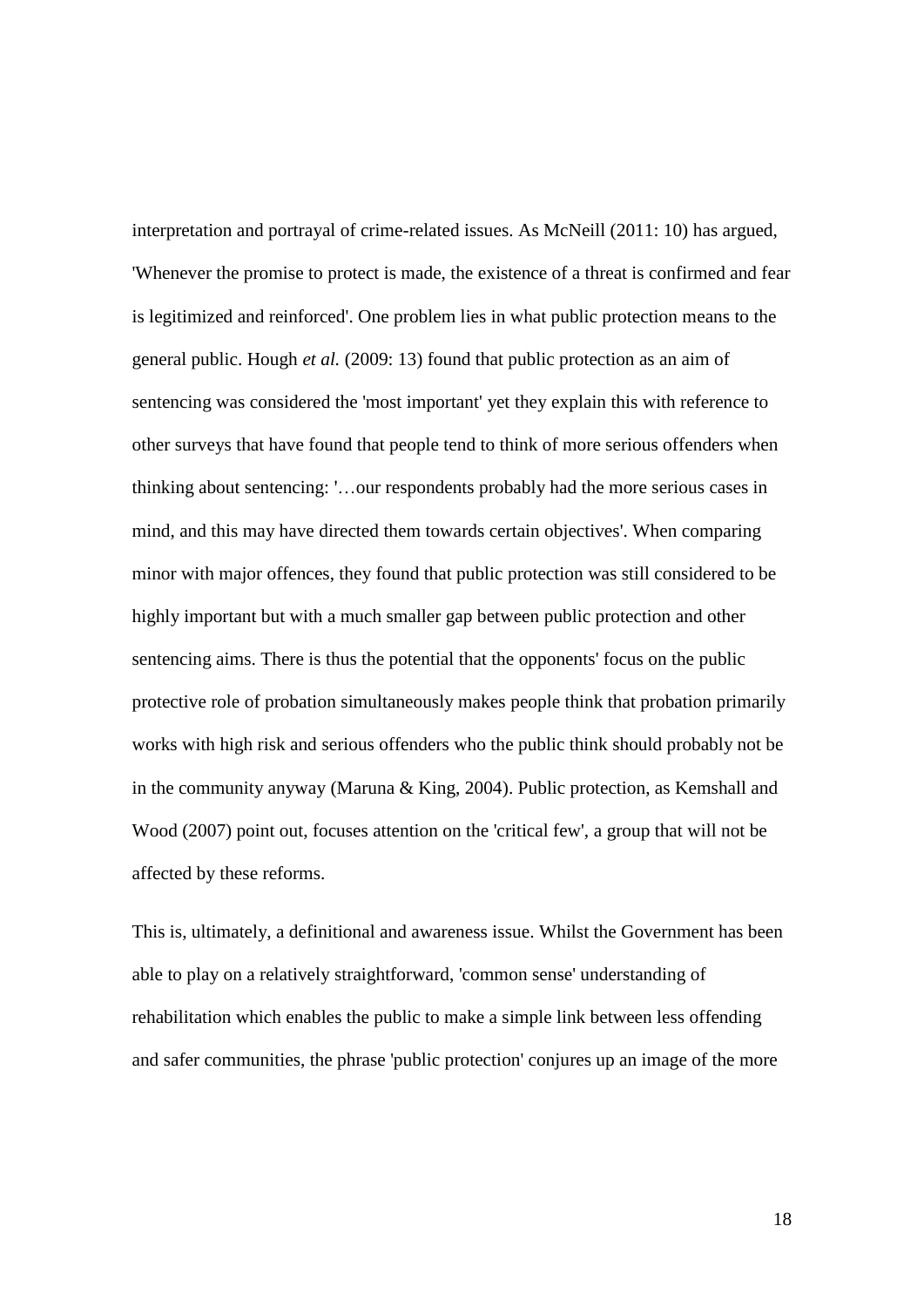serious offender. Kemshall and Wood (2007) discuss two primary models of public protection - community protection and public health. The public health approach acknowledges that much crime and, thus many offenders, do not come into contact with the criminal justice system and so the best approach is one of prevention through public awareness. The community protection model, on the other hand, 'is characterized by the use of restriction, surveillance, monitoring and control, compulsory treatment and the prioritization of victim/community rights over those of offenders.' (Kemshall & Wood, 2007: 207). Importantly, 'this approach takes place in a climate of fear … and of blame'. (Kemshall & Wood, 2007: 207). Moreover, they argue that the community protection model

creat[es] a distance between offender and society, and the spectre of an invisible yet monstrous stranger in our midst … this results in a 'zero-sum' relationship between offender and victim in which victims' rights can only be upheld at the exclusion of offenders. (Kemshall & Wood, 2007: 210)

Opponents' concerns about public protection primarily stem from the fact that medium risk offenders will be supervised by private companies in the community and that private companies will be incapable of doing so because of the pressure to drive down costs in order to make a profit. In making this case, Napo (2013: 1) have repeatedly made the claim that,

The 'medium risk' group includes people who have been convicted of violence, sexual matters, burglary, robbery, domestic violence or are known gang members.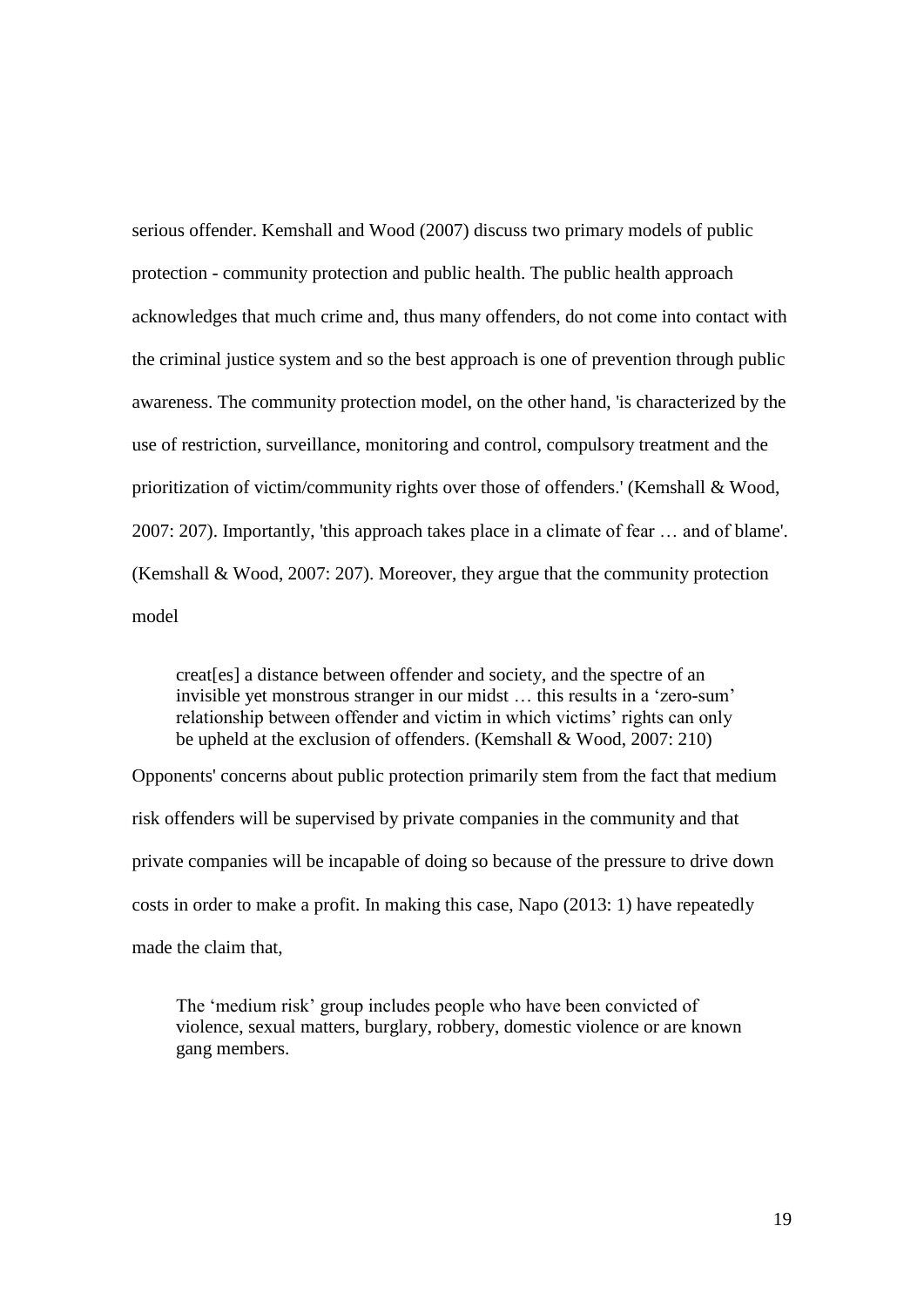At face value, and for the majority of probation practitioners and criminologists, this is not too risky a claim to make. The appreciation that risk is dynamic and individualistic and that offence type does not hold some inherent connotation of evil is something that 'we' almost always take for granted. However, when such claims are interpreted and represented in the news media we see the appropriation of such claims which feed into the cultures of 'fear' and 'blame' mentioned above, as illustrated by this excerpt from *The*

*Sunday Sun*:

SOME 2,300 sex offenders will be among the criminals whose supervision is outsourced to private contractors under probation reforms, it was claimed today.

Around 3,200 gang members, 8,400 people convicted of domestic violence and 15,900 robbery cases are also among the "medium risk" offenders set for private supervision under Government proposals, the National Association of Probation Officers (Napo) said. (Hope, 2013)

This kind of re-presentation is not restricted to the tabloid press, with the *Guardian*

(Travis, 2013c) playing on people's fears about serious offenders being in the

community:

The cost of failures in the probation service has been illustrated by cases such as those of Anthony Rice, who sadistically murdered Naomi Bryant in 2005 after being released from prison on a life licence, and Daniel Sonnex, who tortured and murdered two French students in 2008 after blunders in his probation supervision.

Thus, the opponents' focus on public protection, and the way in which it has been re-

presented in the news media runs the risk of leading members of the public to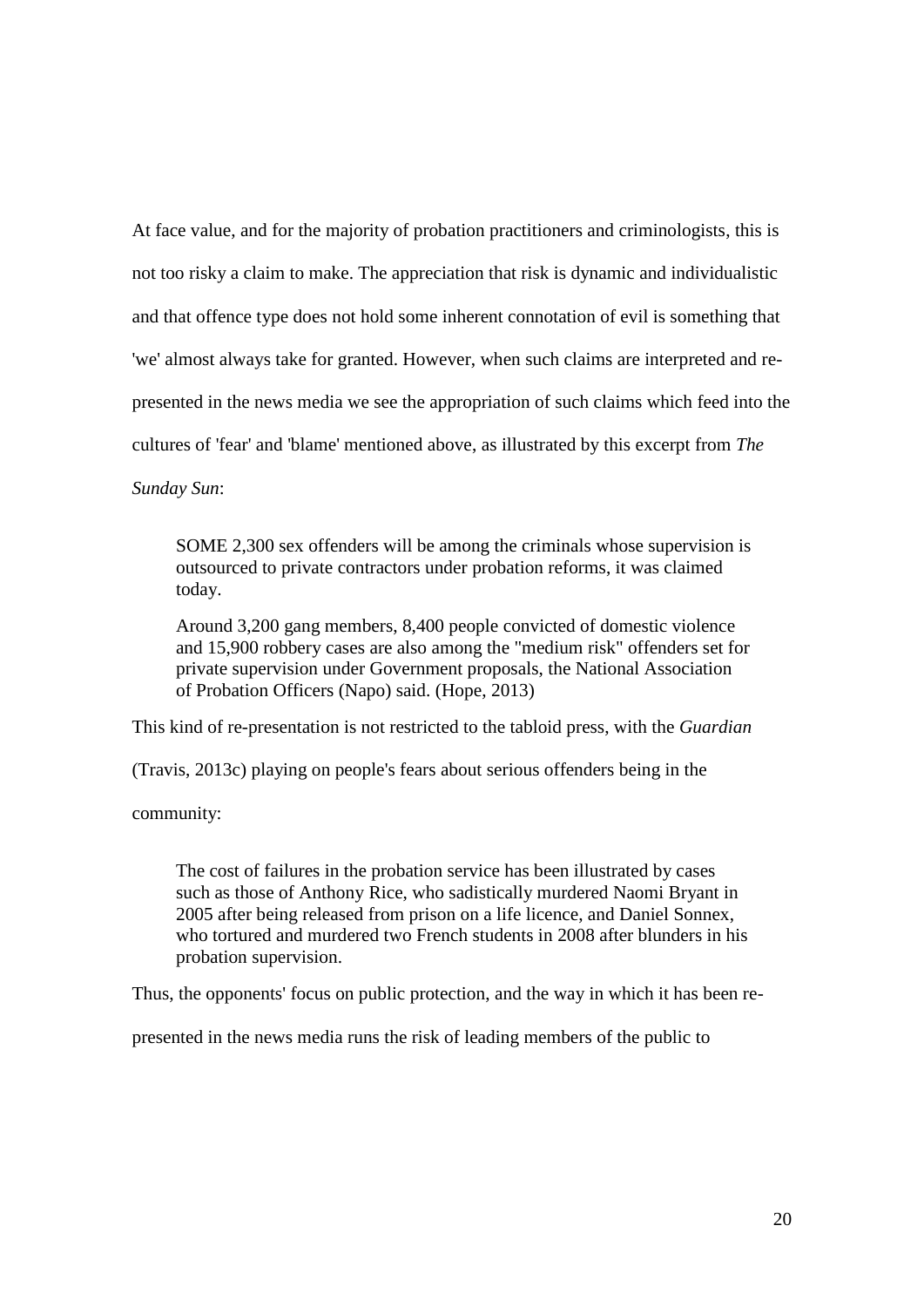automatically think in terms of the community protection model. It would appear that the opponents' arguments are serving to reinforce an exclusive society rather than counter it. Arguing that the distinction of low, medium and high risk offenders is, at best, porous and dynamic and, at worst, wholly artificial raises the risk that the public begin to question a significant mechanism underpinning probation work (risk assessment) to such an extent that they begin to ask whether such people should be sentenced to a community penalty or released from prison in the first place (Maruna & King, 2004). Rather than eliciting support from the general public such a message appears more likely to lead to greater stigmatisation and alienation of those groups of offenders with correspondingly lower levels of support for the possibility of redemption. In combination with the populist rhetoric present in much of the news media (which might be inspired by an outlet's political affiliation or the need to sell newspapers (Chibnall, 1977)), the response neither works to garner public support for the *status quo* nor for the broader aim of limiting the role of punishment and exclusion when it comes to offenders more broadly.

#### *Underlying Rationale: Austerity and Flexibility versus Ideology and Profit*

In addition to making the case that these reforms are about increasing the effectiveness of community supervision (however simply defined) and being more focused on rehabilitation, the Government has made the case that these reforms will save money, a crucially important line of rhetoric that runs throughout much of the Coalition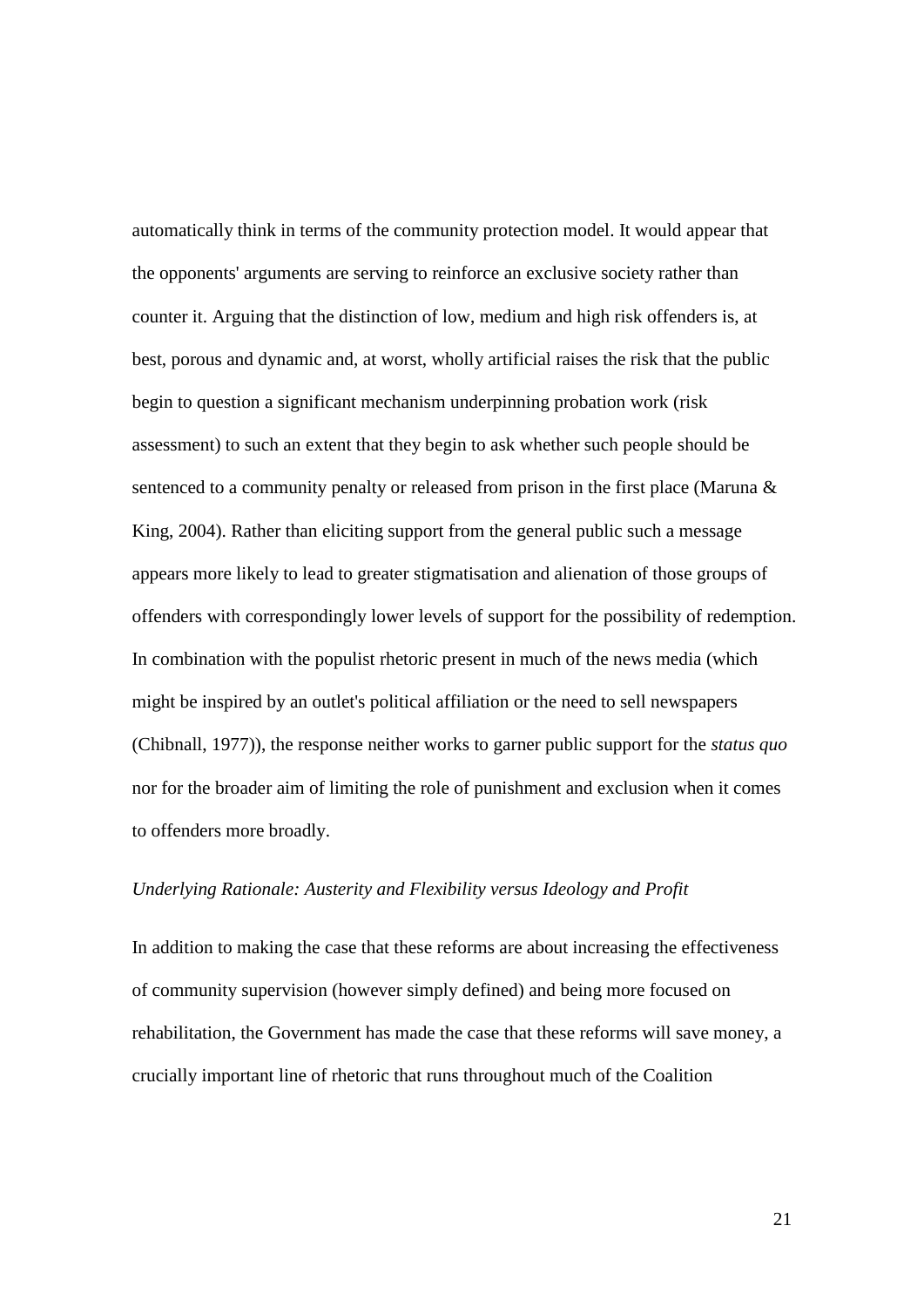Government's reforms. However, the message is slightly mixed. On the one hand, Grayling has said the reforms are not about 'cutting budgets' (Mason & Johnson, 2013) whilst on the other he has said that the reforms will allow providers to do 'more with less' (Travis, 2013b). Grayling has argued that the reforms constitute…

…a simple proposition, really.

1

You decide what works best, and we pay you when you are successful. I plan to bring that same approach to prevent re-offending.

We will allow nimble private and voluntary sector providers to innovate, to find the right mix of training and mentoring, to do what works in ensuring that those leaving prison and community sentences do not re-offend. (Walters & Owen, 2012)

Underlying this argument is the assumption and belief that the private and voluntary sectors can introduce innovation and flexibility into the system. The argument goes (as has been seen in other spheres of social policy) that the public sector is static and profligate when it comes to spending money. The profit motive of the private and voluntary<sup>3</sup> sectors *should* enable them to make best use of the resources available to them so that they continue to make money for their stakeholders (whether this be shareholders or future bids made by an organisation).

 $3<sup>3</sup>$  I acknowledge that voluntary sector organisations do not make a profit as such. However, many charities are now run in the same way as businesses with any surplus being used to reinvest in the organisation. Indeed, many organisations looking to be involved delivering probation services are referred to as 'community interest companies' with the only difference from a private sector company being the absence of shareholders and profit.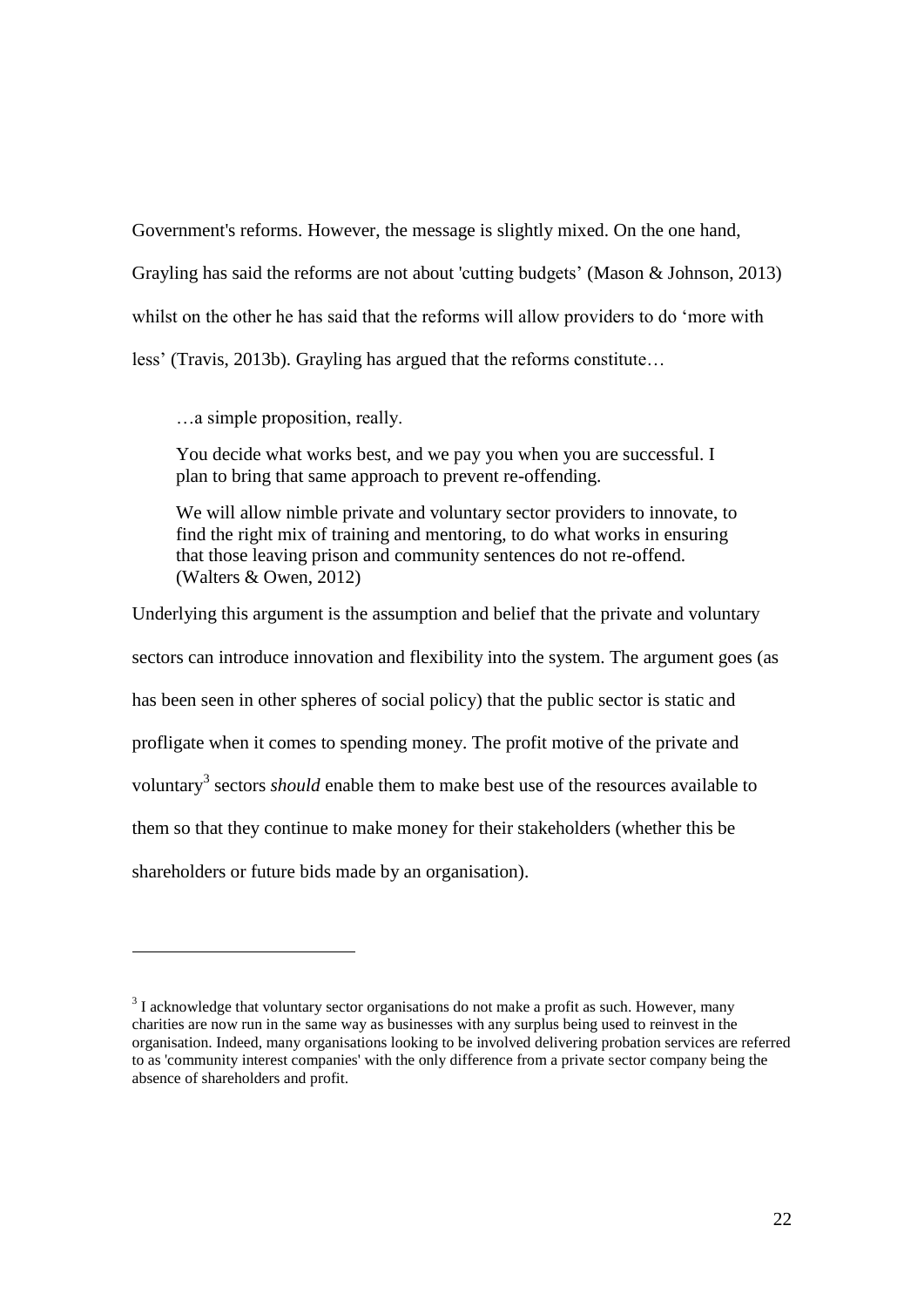Opposing voices to the reforms have made counterarguments to these claims, many of which have referred to the integrity of the companies who are likely to bid for these contracts such as G4S, Serco and Sodexho. For example, Shaun Wright, Police and

Crime Commissioner for South Yorkshire, argues that:

This is all about giving lucrative contracts to private companies; we will see more work being given to companies like G4S, despite their woeful Olympics record. (Yorkshire Post, 2013)

Harry Fletcher went further, arguing that,

This tendering exercise is not about quality, but purely about ideology and cost. In reality, it is a race to the bottom on price at the expense of effectiveness and efficiency, and is bound to compromise public protection. (Doyle, 2012)

However, as we saw above, opponents to the reforms have failed to make a sufficiently persuasive argument as to what effectiveness actually *is*. To read their claims one might assume that effectiveness is equivalent to meeting targets and protecting the public from dangerous offenders. There may well be potential in highlighting the failings of these companies in other areas but it ignores the powerful, if inaccurate, message that the companies will only be paid if they return results. As the following excerpt from the *Times* shows, supporters of the reforms are well aware of the need to assuage members

of the public's concerns about such companies.

The business argument for outsourcing may be strong, but the public has yet to be convinced after the high-profile failings of companies such as G4S. The security company recently admitted that the "humiliating shambles" of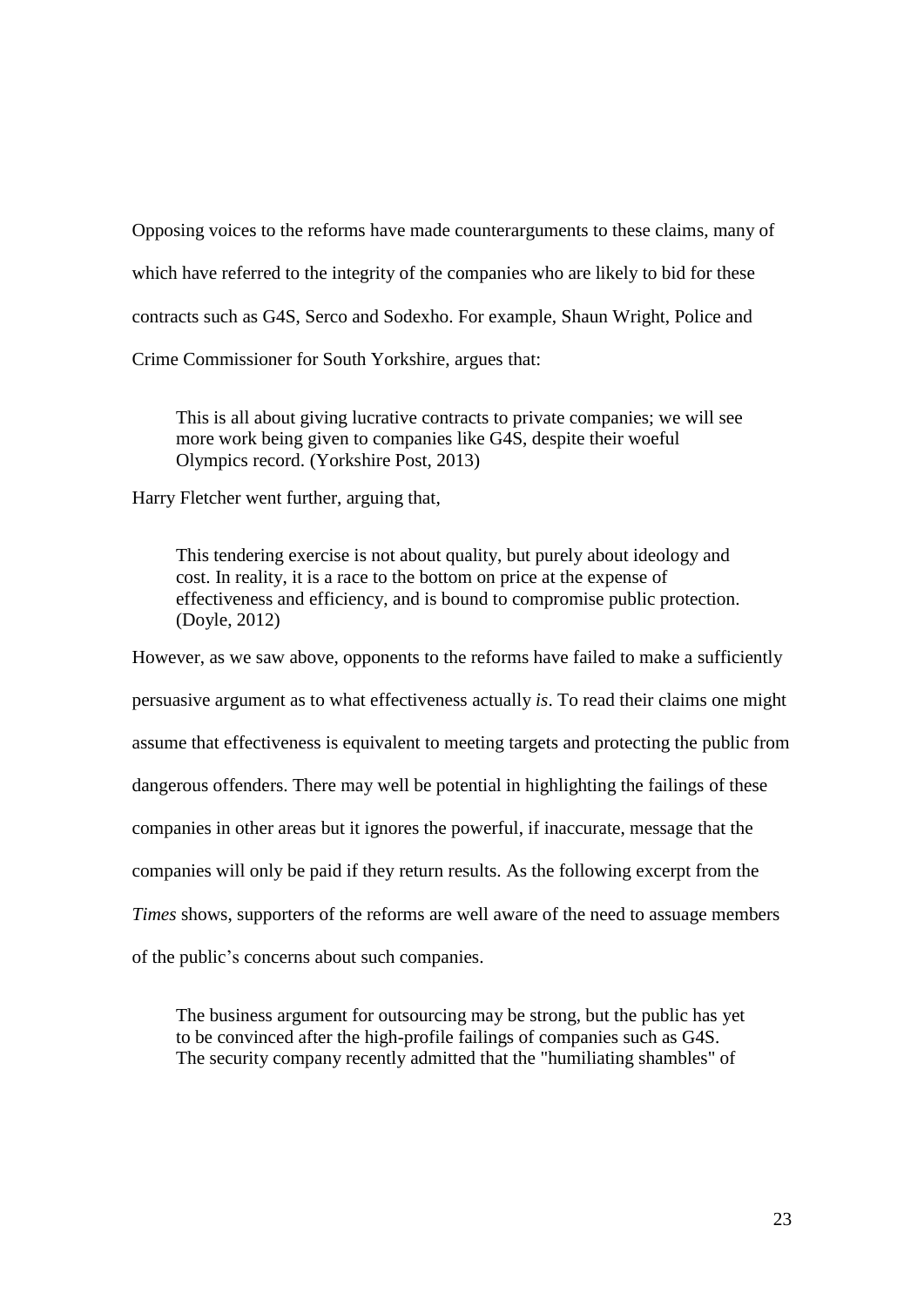the Olympics, when it failed to supply enough guards, had cost it £88m and caused permanent damage to its reputation.

G4S has also come under fire for its management of the flagship Oakwood prison near Wolverhampton…

Yet for every Oakwood, there is an example of a private firm that has succeeded in turning round a failing institution. Last year Hinchingbrooke hospital in Cambridgeshire became the first NHS trust to be operated entirely by a private company when it was saved from closure by Circle Holdings under a 10-year contract. The company … reduced waiting times and boosted patient satisfaction to among the best in the region…

Hinchingbrooke shows there is more than one model for the delivery of public services, from the big listed outsourcing giants to staff-owned businesses, social enterprises and charities. (Cooper, 2013)

Moreover, one might argue that the Government is in a favourable position to do so because the majority of the national press presents the reforms in a generally positive light. This is partly because of the confusion and simplification presented above but also, arguably, because the majority of the UK press is oriented to the political right. For example, whilst opponents have called the timescales for the reforms unrealistic and dangerous, *The Times* (Ryan, 2012) reports them simply as 'ambitious', whilst elsewhere *The Sunday Times* (Cooper, 2013 emphasis added) argues that 'the Ministry of Justice is already one of the most *progressive* departments in terms of opening up services to external contractors'.

We also need to set this particular debate in the context of the debates around austerity, paying particular attention to public opinion. Whilst the reforms may well be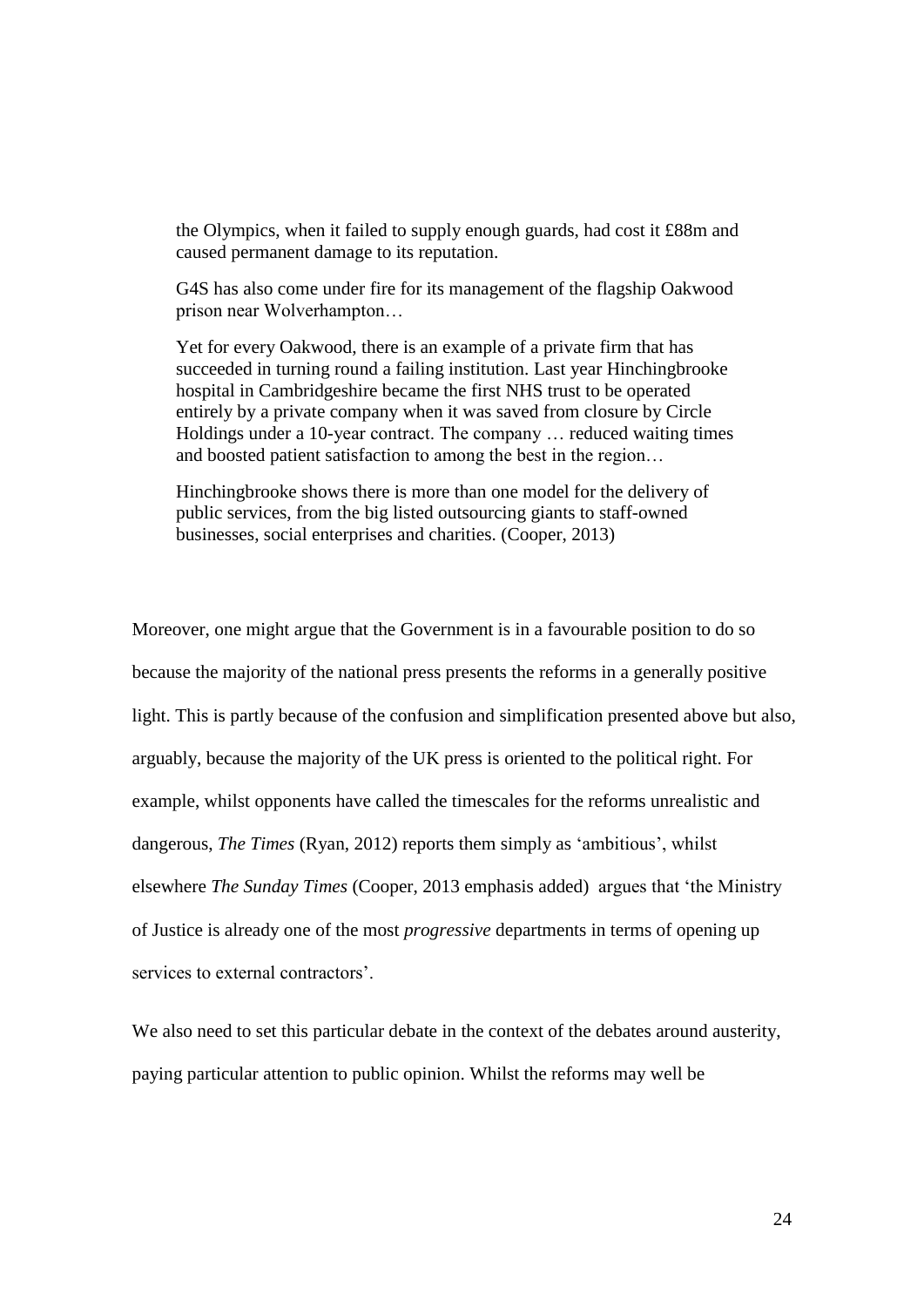ideologically inspired (whereby that ideology is one of a smaller public sector and a more involved private sector), the fact remains that inherent to such an ideology is a message about reduced costs for the public sector, if only in the short term. Although the reforms may lead to a lower quality of service in the delivery of community supervision saving money remains a powerful argument. The welfare system has undergone similar reforms and similar debate (although it has been more public than that around probation), where the Government made similar claims about potential efficiencies. Again, the reforms might not save money in the long or even short term but it is a powerful argument and one that appears to be being successful in terms of public support for the reforms. As a YouGov / *Sunday Times* Poll (YouGov, 2013a) found, limiting welfare rises to 1% has been met with considerable support amongst members of the public. In a separate poll (YouGov, 2013b) 49% of respondents supported the 'bedroom tax' with 38% opposing it. It may, of course, be the case that a similar construction of the arguments for and against this policy will have played out in the media and so we must take treat the findings of such polls with care. Moreover, there is evidence that there is a similar lack of awareness surrounding the welfare reforms as there is around community penalties. The Trades Union Congress accused the Government of 'brainwashing' the public with 'myths' around welfare reforms and a concomitant lack of awareness about the amount of money benefits recipients actually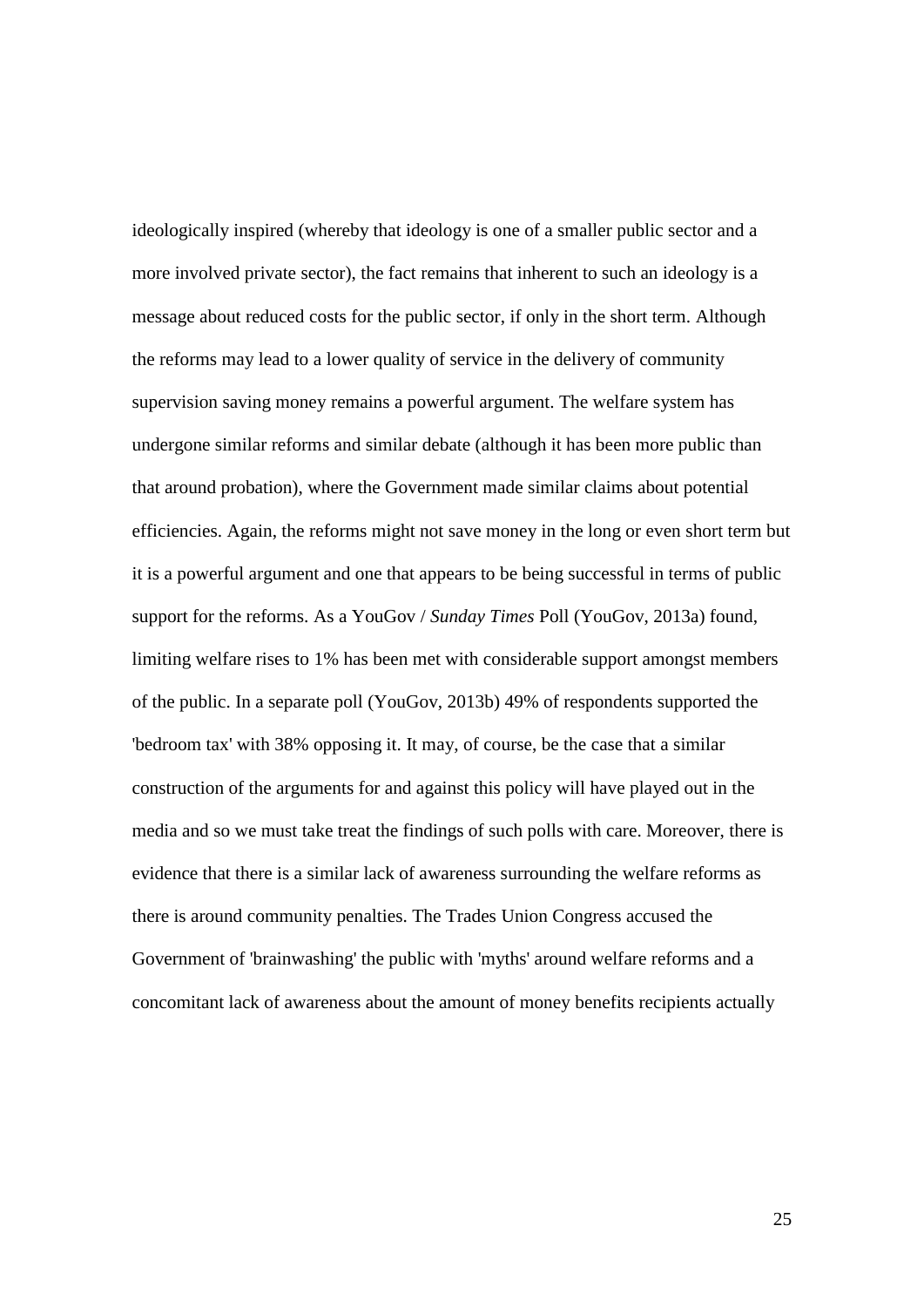received (Grice, 2013). Nevertheless, it would appear that a similar argument being put forward in a separate sphere is eliciting considerable levels of support.

As part of the opponents' focus on the ideologically-driven nature of the reforms the ethical practices of the companies who are likely to bid for contracts in this area has been cited regularly. The majority of these concerns have revolved around examples of malpractice with A4E being cited because of allegations of fraud and G4S and Serco being accused of overcharging the Government for monitoring offenders on electronic tags (BBC, 2013). Interestingly, this element of the campaign has found a seemingly unlikely ally in *The Express* newspaper, a result of which is that this aspect of the campaign is receiving considerable attention. The opponents are also finding allies in the organisations which may well benefit from the reforms with the voluntary sector 'warmly welcom[ing] the reforms with their main concerns revolving around 'learning the lessons' from the Work Programme (Owen, 2013a). However, as with the majority of the arguments being made by the opponents' camp, they are technical in nature. The immediate response to such arguments is that as long as more checks and balances can be included then this won't happen:

Yet lessons seem to have been learned on issues such as cashflow, appropriate payment and "creaming and parking". (Owen, 2013b)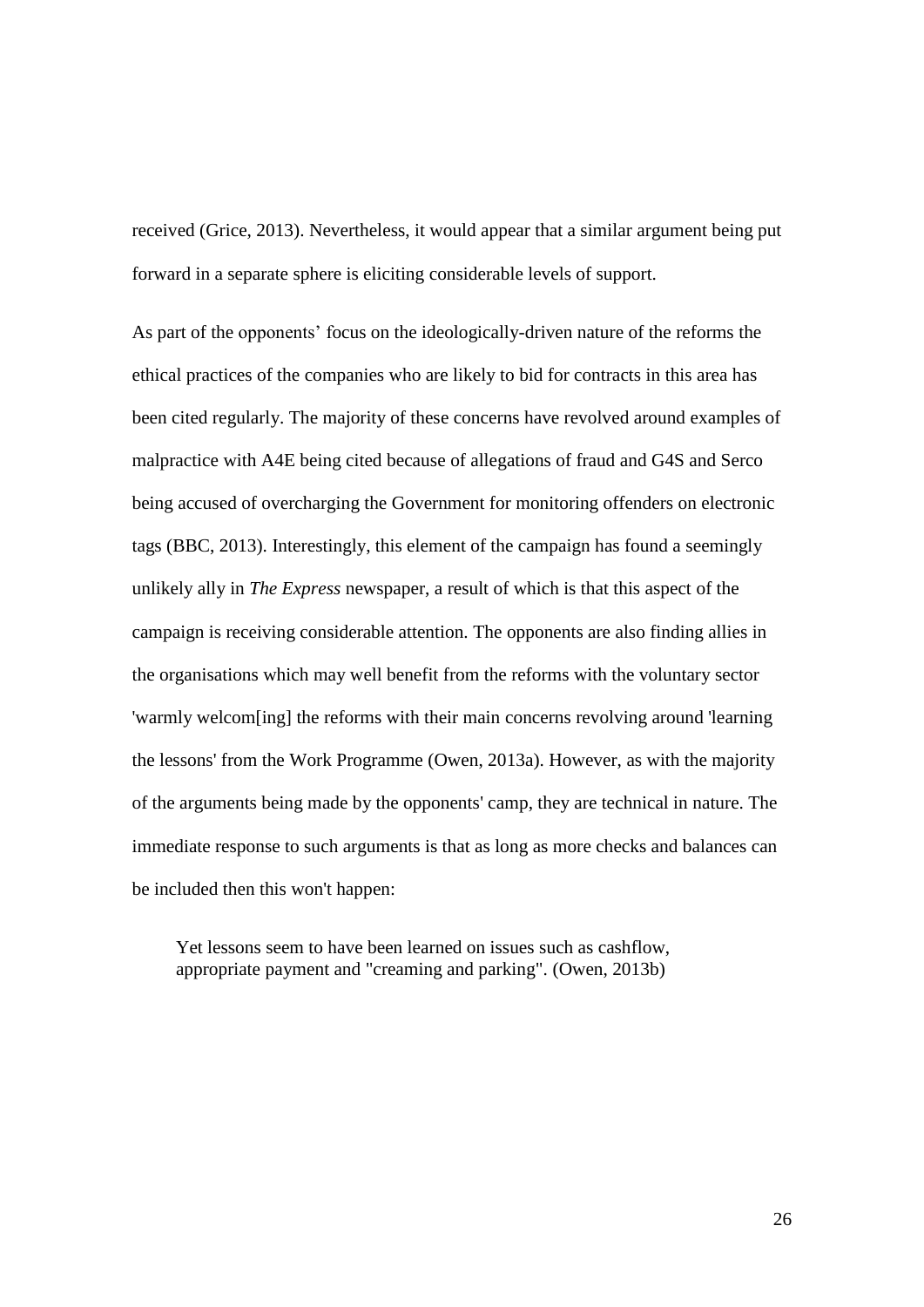Alongside this, opponents have argued that the reforms are to be implemented too quickly. The Government introduced the Offender Rehabilitation Bill to the House of Lords with a view to it being read only by that house. The Bill, however, was returned to the House of Commons for a full reading, debate and vote. One of the two amendments which secured this was technical in nature, with the main concern being about the speed at which the reforms are to be implemented (Travis, 2013a). Again, we see very little in the way of advancing the benefits of a public sector probation service. As the *Guardian* put it, this brief glitch in the process will serve to slow progress down rather than stop it altogether (Travis, 2013a).

#### *An Alternative Opposition*

Thus far, I have argued that the debates around the probation reforms have played out in the media along three main topics: effectiveness, aims and underlying rationale. The analysis shows that the Government has played a game which has, as Allen and Hough (2007) predicted, put opponents very much on the back foot. Nevertheless, it might be argued that opponents have played too much of a defensive game, conveying a negative image of probation and reinforcing the exclusionary nature of public protection rhetoric. This should be all the more concerning for them, because the Government appears to have obtained the upper hand in terms of appealing to the nuances in public opinion about rehabilitation, whilst also being able to take advantage of general support for saving money.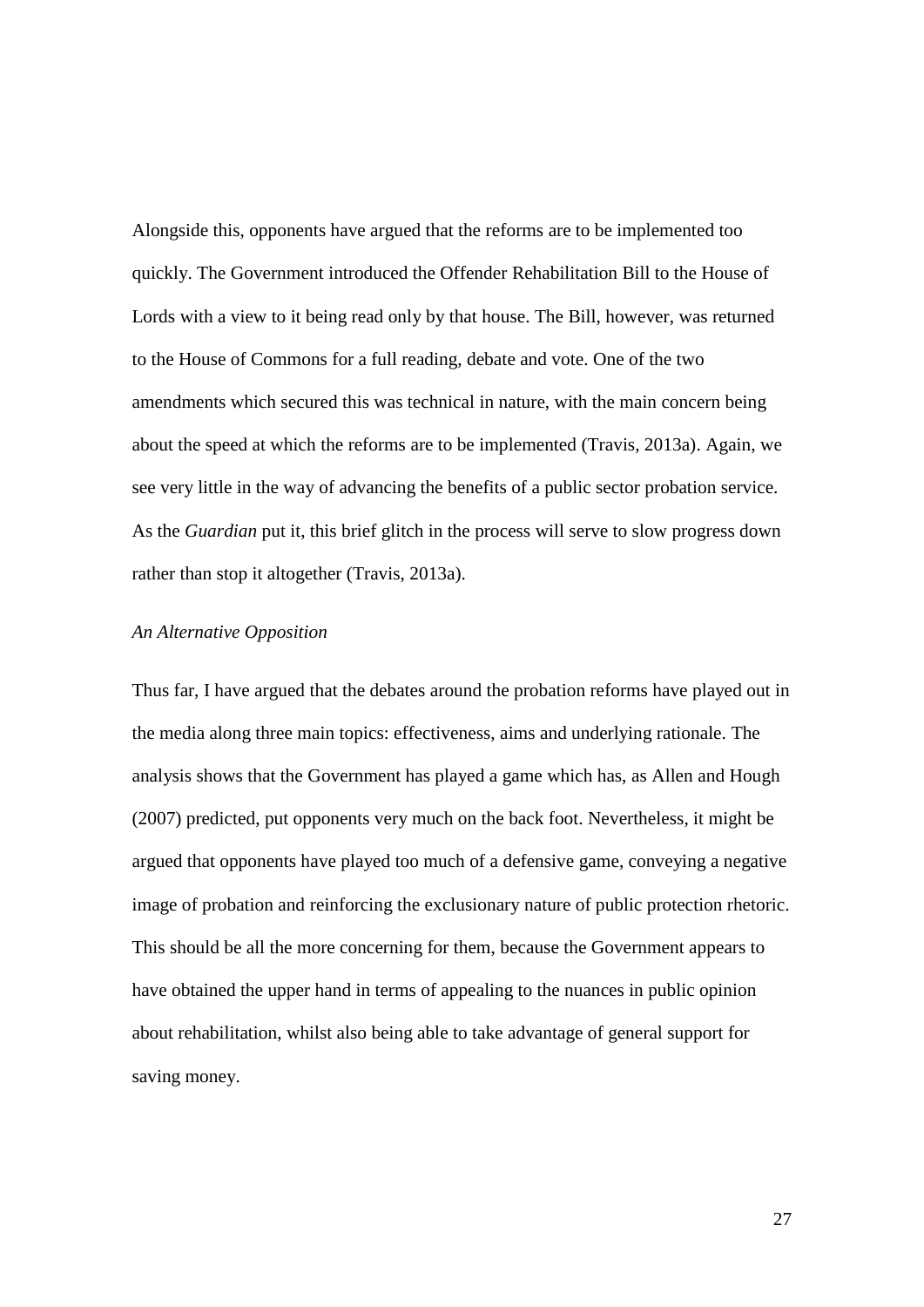Saving money aside, the Government's strategy appears to have addressed two important elements of what we know about public opinion towards criminal justice issues. Firstly, they appear to have tried to address the widespread scepticism about the use of statistics in the sphere of criminal justice. By shifting the focus of the debate, through a reliance on the simplification inherent to the news media, to the idea that the deliverers of community supervision will not be paid if they do not achieve results, they are simultaneously making the case that red-tape, targets and managerialism are no longer the means by which probation will be measured. Secondly, they have successfully portrayed the idea that the reforms will aid the rehabilitation of offenders, thus appealing to the public's support for such a sentencing rationale.

The ways in which the arguments for and against these reforms have been constructed in and by the news media reflect, perhaps unsurprisingly, the 'taken-for-granted' purposes of probation, punishment, rehabilitation and public protection (Canton, 2012). Interestingly, it is the Government which has prioritised valuing the rehabilitative aspect of probation, whilst opponents of the reforms have highlighted its public protective role. In doing so, the Government has taken advantage of (or has been aided by) the news media's propensity to oversimplify criminal justice issues whilst simultaneously playing into the nuances that become apparent when we look below the surface-findings related to public opinion and rehabilitation. Thus, the message conveyed is that providers will *only* be paid if reoffending rates are reduced and that measuring reoffending is a

28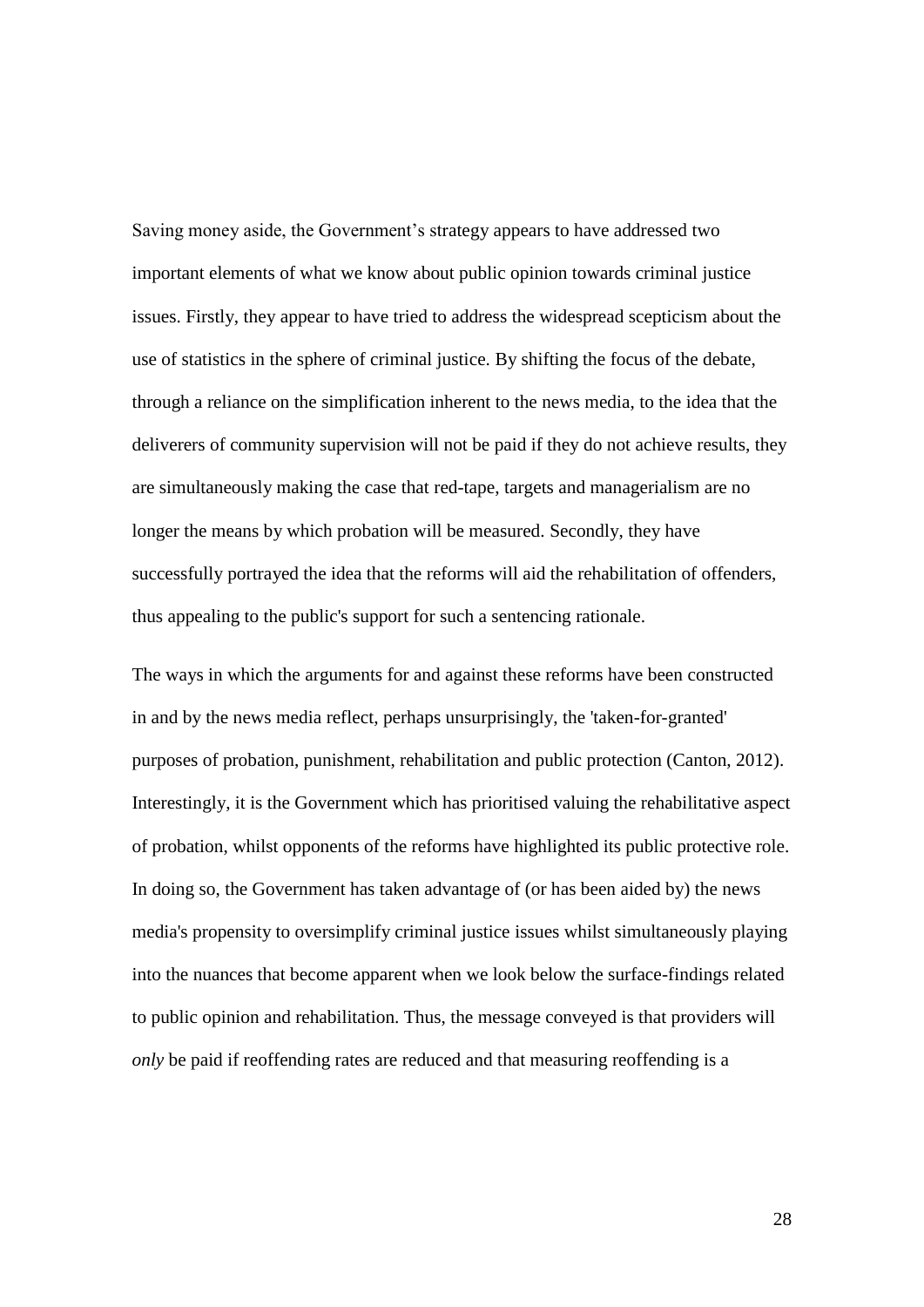relatively straightforward process. From one perspective, this could be a case of the Government truly believing in the importance of rehabilitation. A different view may consider this to be a case of rehabilitation existing solely in the service to another dominant ideology (Robinson, 2008), with the ideology in this case being privatisation and neo-liberalism rather than punitivism and public protection.

Alternatively, we can think about this in terms of appealing to the emotive element of community penalties as discussed above. In the context of the Casey Report (Casey, 2008), Maruna and King (2008: 347) have argued that the Government was 'right to utilize emotive appeals to the public in order to increase public confidence in the criminal justice system' but that 'revenge and retribution, anger, bitterness and moral indignation' were the wrong emotions to draw on. Rather, they (2008: 347) argued that 'one would want to tap in to other, equally cherished, emotive values, such as the widely shared belief in redemption, the need for second chances, and beliefs that all people can change.' It would appear that the Government is doing just that here.

Opponents, on the other hand, have conveyed the message that the reforms will encourage profiteering and cost-cutting at the expense of public protection. In doing so, they have (perhaps inadvertently) conveyed the message that probation is for the 'critical few' whilst using strategies which reinforce the exclusionary rhetoric to which many commentators see probation as having the potential to be a counterforce.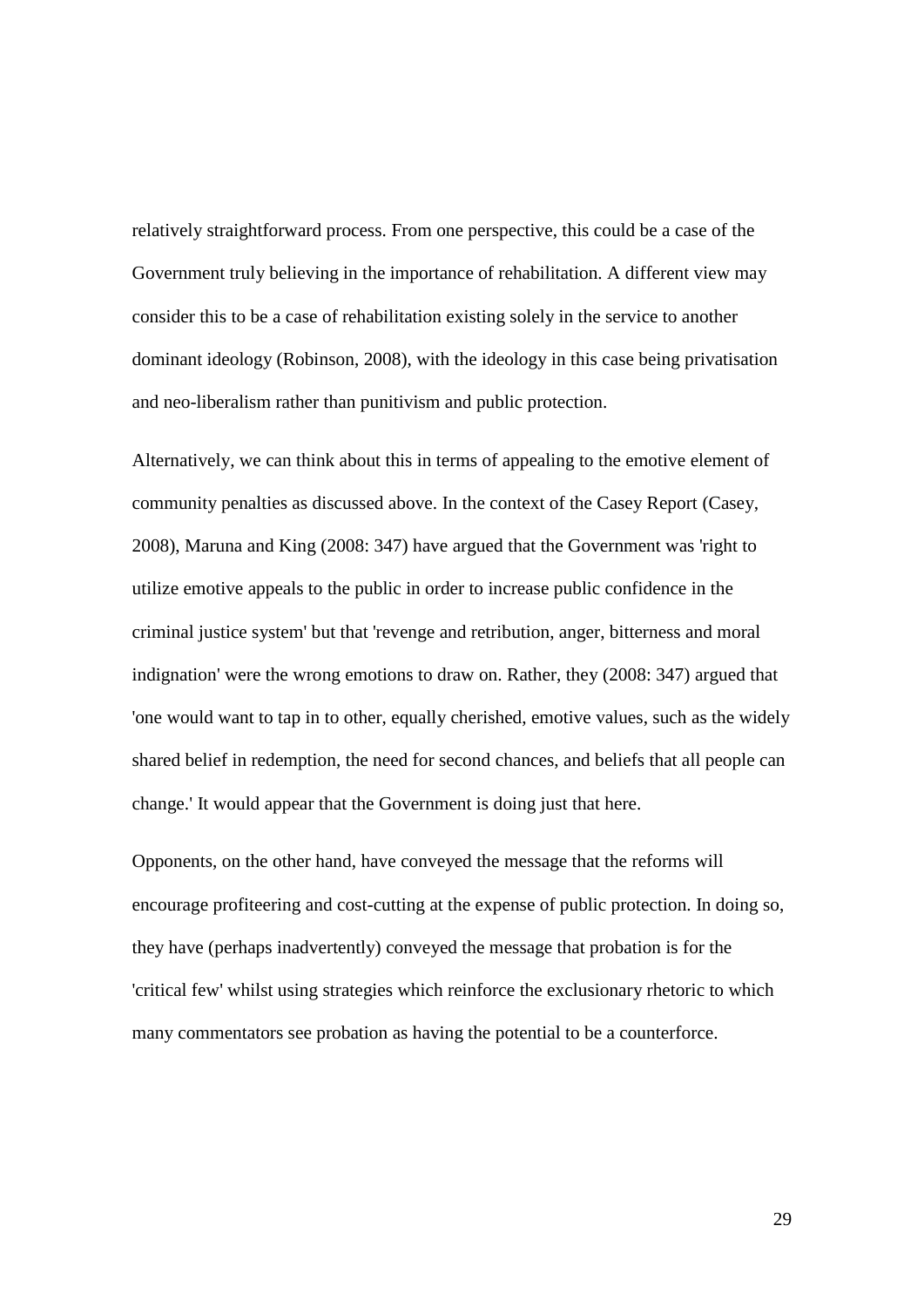Canton (2012) argues that there are alternative ways of valuing the worth of probation. Rather than focusing on the punitive and instrumental aims of probation, he argues that we should value the 'virtue of obliquity' when thinking about the overall worth of probation practice. That is to say that probation primarily works indirectly rather than with the directness implied by the focus on rehabilitation and punishment. Neither set of arguments outlined above take such an argument into account. Indeed, one might argue that they explicitly eschew obliquity as a way of understanding and conveying probation's potential. For example, the Government expects to be able to identify exactly who has rehabilitated an offender whilst the opponents' arguments implicitly convey the message that the probation service is the primary agency responsible for imposing controls on offenders. Both arguments can be relatively easily critiqued with reference to a wide range of criminological theory and evidence which deal with issues outside the sphere of formal criminal justice such as informal social control, families and friends, social bonds and so on. There is potential in taking Canton's argument into account in the context of these reforms. Canton (2012: 6) argues that the focus on punitivism and instrumentalism:

militate[s] against a recognition of [users of probation's] ethical entitlements and a proper appreciation of the structural, cultural and personal influences that are associated with their offending and within which their potential for desistance must be explored and developed.

Canton goes on to argue that acknowledging the oblique nature of probation's effect on offenders opens up the potential for working in an ethical and personal way with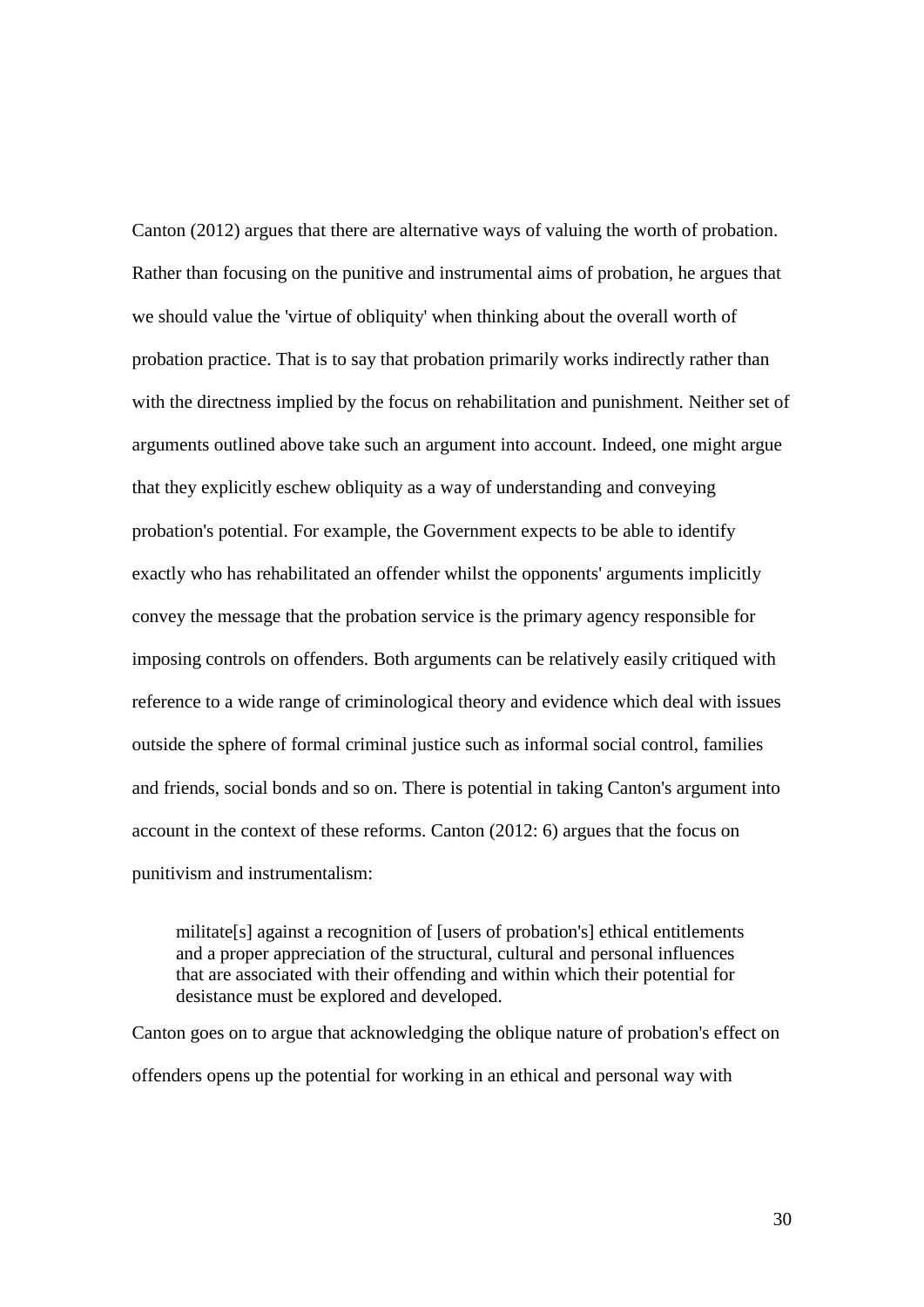offenders. Importantly, he makes the pertinent point that privatisation is likely to work against this kind of practice:

these reflections also open up irreducibly ethical questions about the 'moral limits of markets' and the extent to which marketization and a profit motive corrupt the social values that the probation service should express.

Whilst opponents have said that the focus of criminal justice should not be about profit, they have neglected to make the, arguably more powerful, case that probation should be about a belief in an offender's ability to change. It might seem antithetical to our basic understanding of public opinion to make arguments along the lines of treating offenders ethically and personally but the evidence on which Canton draws shows that such arguments can still be framed by effectiveness. Indeed, despite his misgivings about instrumentalism, Canton (2012: 14) states that 'the principle of obliquity… often turns out to be more effective in achieving probation's goals'. Thus, rather than playing a defensive game, as opponents to these reforms appear to have done, Canton's argument could have allowed opponents to be more assertive in arguing that a profit-making criminal justice is not only negative because private companies are ruthless in their pursuit of profit to the extent that they will under-deliver or commit fraud to maximise their income but because the reforms are likely to limit the potential for community sentences to actually reduce reoffending.

31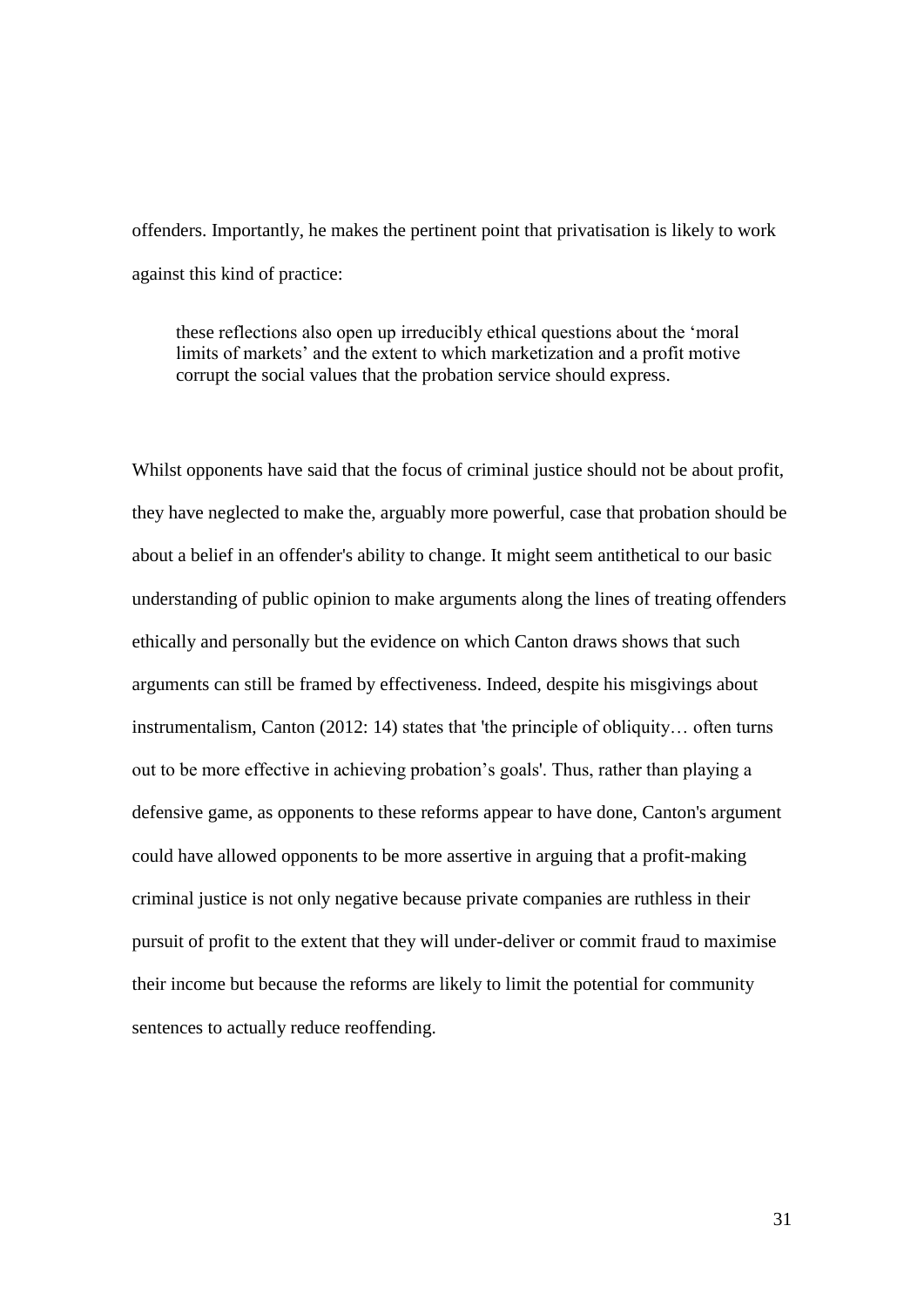All of these reforms come under the Government's umbrella term of a 'rehabilitation revolution'. However, it would appear from the arguments analysed above that the Government is merely 'repackaging' the same old probation in a neo-liberal overcoat. The arguments put forward by opponents to the reforms, on the other hand, appear to be presenting any future probation service as playing the same role as it has for the last ten years or so. McNeill (2011: 19) has warned that,

Arguably a key danger at this particular moment in the UK, with the combination of excitement and cynicism about the 'rehabilitation revolution' growing, is that a continued focus on reducing reoffending may lead to neglect of the recognition that justice systems are not only and perhaps not primarily concerned with reducing crime.

This appears to have come to fruition. Rather than taking the opportunity to draw on the findings that are becoming increasingly accepted about how and why people desist from offending in conjunction with a realistic vision about probation's role in that process, it would appear that probation's defenders are content with a simplistic portrayal of what probation does and what it might be able to do in the future. The Government, on the other hand, appears happy to forego what we know we know about offenders' desistance journeys in order to maximise savings and enable the widespread roll out of privatisation in the sphere of community penalties whilst simultaneously playing a novel version of populism which actually reflects, in a more subtle way, what the public believe and want from community penalties.

*References*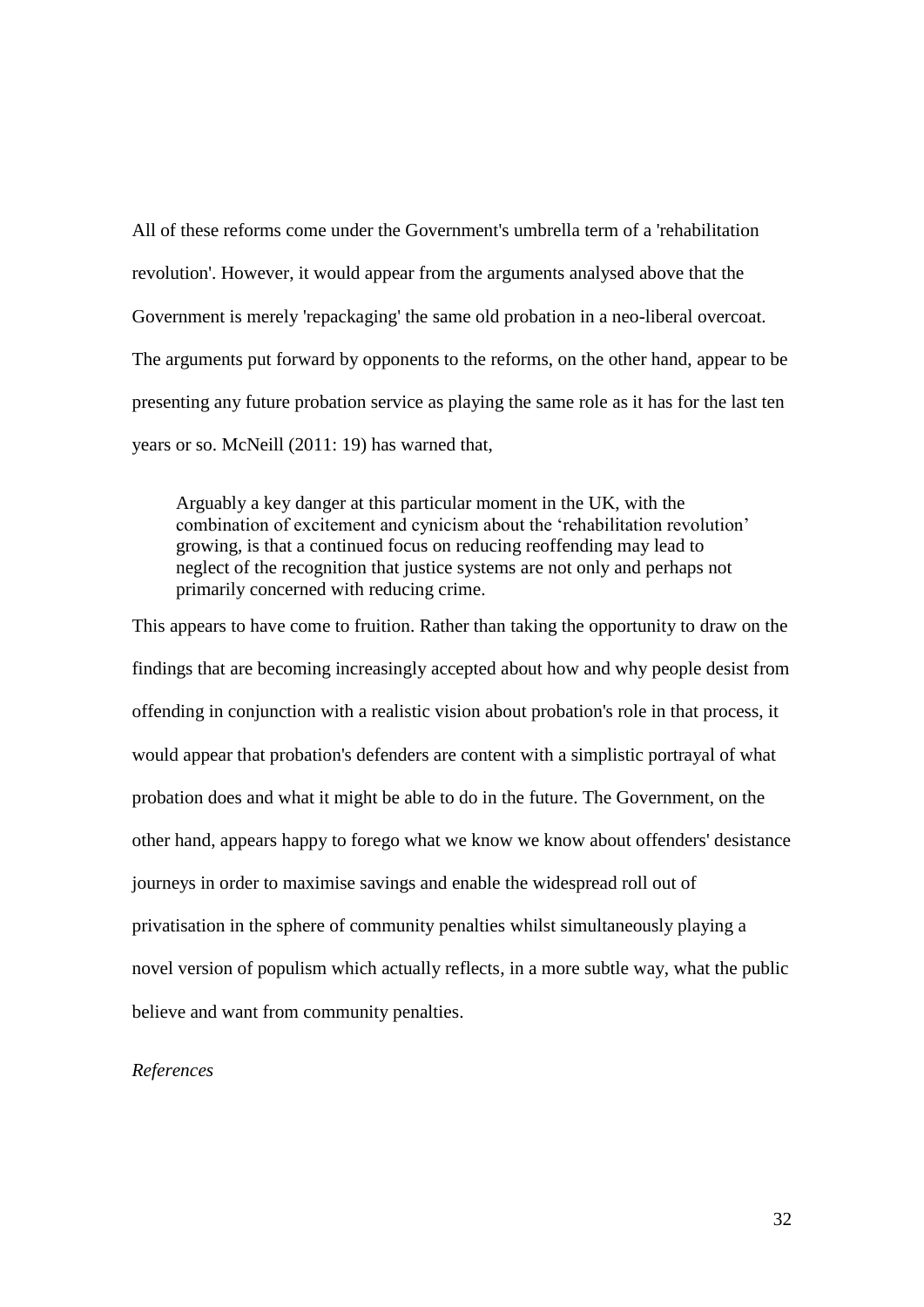- Aldridge M (1999) Poor relations: state social work and the press in the UK. In: Franklin B (ed.), *Social Policy, the Media, and Misrepresentation*, London, Routledge, pp. 89–104.
- Aldridge M (1992) The probation service and the press: the curious incident of the dog in the night-time. *British Journal of Social Work*, 22(6), 645 –661.
- Allen R and Hough M (2007) Community penalties, sentencers, the media and public opinion. In: Gelsthorpe L and Morgan R (eds), *Handbook on probation*, Cullompton, Willan, pp. 565–601.
- BBC (2013) G4S probed over tag overcharging. *BBC*, 11th July, Available from: http://www.bbc.co.uk/news/uk-23272708 (accessed 8 August 2013).
- BBC (2011) Probation 'bogged down by admin'. *BBC*, 27th July, Available from: http://www.bbc.co.uk/news/uk-politics-14302891 (accessed 8 August 2013).
- Bottoms AE (1995) The philosophy and politics of punishment and sentencing. In: Clarkson CMV and Morgan R (eds), *The Politics of Sentencing Reform*, Oxford, Oxford University Press, pp. 17–49.
- Burke L and Collett S (2010) People are not things: What New Labour has done to Probation. *Probation Journal*, 57(3), 232–249.
- Cabinet Office (n.d.) Red Tape Challenge. *Red Tape Challenge*, Available from: http://www.redtapechallenge.cabinetoffice.gov.uk/home/index/ (accessed 8 August 2013).
- Canton R (2012) The point of probation: On effectiveness, human rights and the virtues of obliquity. *Criminology and Criminal Justice*.
- Casey L (2008) *Engaging communities in fighting crime (Casey Report)*. London, Cabinet Office.
- Chibnall S (1977) *Law-and-Order News: An Analysis of Crime Reporting in the British Press*. London: Tavistock Publications.
- Chibnall S (2001) *Law-and-Order News: An Analysis of Crime Reporting in the British Press*. London, Routledge.
- Cooper K (2013) Osborne invites bids to run the country. *The Sunday Times*, London, 2nd June.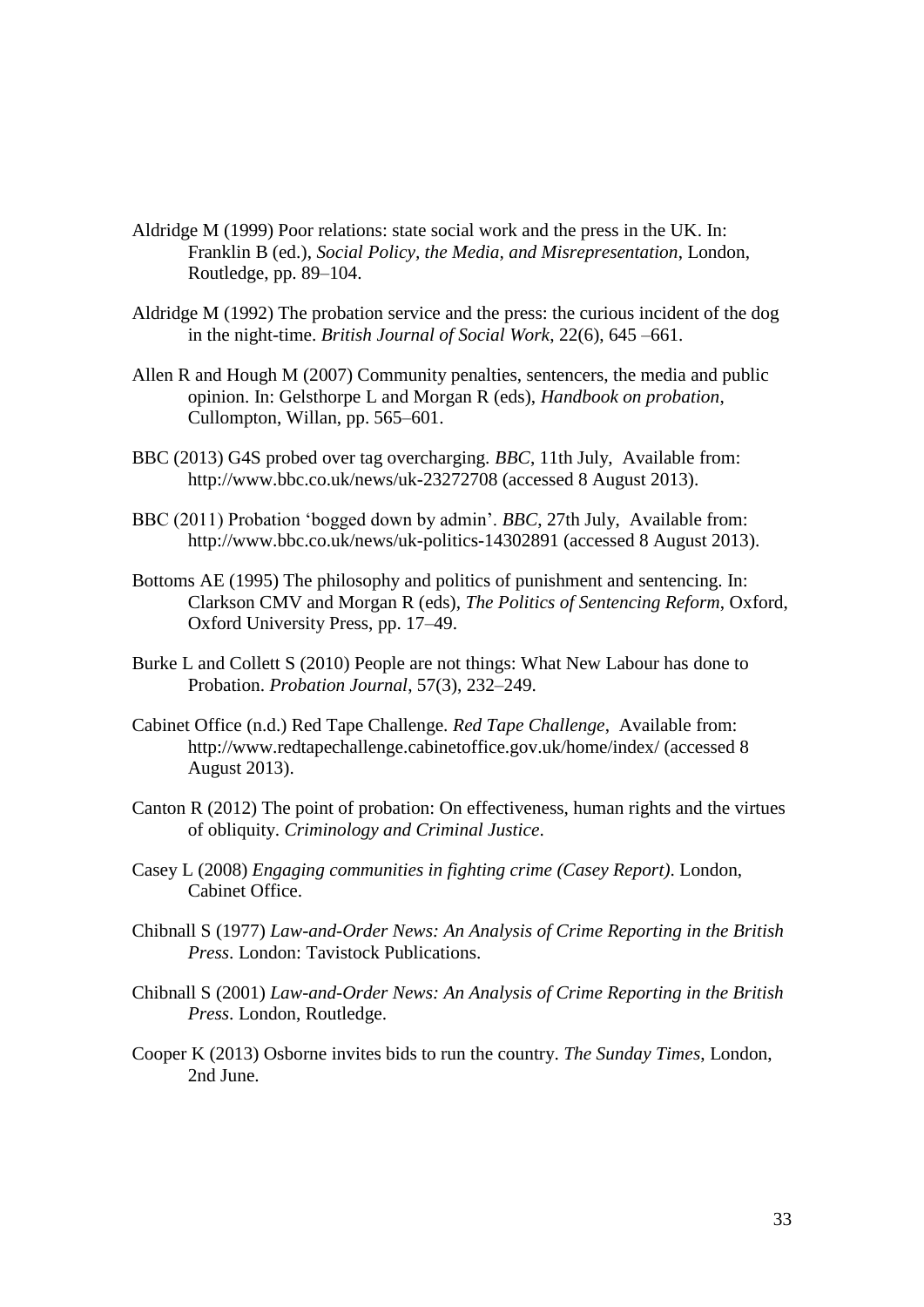Cousins J (1987) Probation, Crime and the Media. *Probation Journal*, 34(2), 56 –58.

- Downes D and Morgan R (2007) No turning back: the politics of law and order into the millennium. In: Maguire M, Morgan R, and Reiner R (eds), *The Oxford Handbook of Criminology*, Oxford, Oxford University Press, pp. 201–240.
- Doyle J (2012) Nearly 50,000 criminals spared jail offend again within a year: MPs claim 'shocking' figures show failure by probation officers. *Mail Online*, Available from: http://www.dailymail.co.uk/news/article-2250255/Nearly-50- 000-criminals-spared-jail-offend-year-MPs-claim-shocking-figures-failureprobation-officers.html (accessed 8 August 2013).
- Doyle J (2011) Probation staff spend three quarters of their time tangled in red tape rather than watching dangerous criminals. *Daily Mail*, London, 27th July, Available from: http://www.dailymail.co.uk/news/article-2019184/Probationstaff-spend-75-time-red-tape-instead-watching-criminals.html (accessed 8 August 2013).
- Duff RA (2009) Punishment, Retribution and Communication. 3rd ed. In: von Hirsch A, Ashworth A, and Roberts JV (eds), *Principled Sentencing: Readings on Theory and Policy*, Oxford, Hart Publishing.
- Fitzgibbon W (2012) *Probation and social work on trial: violent offenders and child abusers*. Basingstoke, Palgrave Macmillan.
- Fletcher H (2013) A national disgrace. *Morning Star*, Available from: http://www.morningstaronline.co.uk/news/content/view/full/128282 (accessed 8 August 2013).
- Freiberg A (2001) Affective Versus Effective Justice: Instrumentalism and Emotionalism in Criminal Justice. *Punishment & Society*, 3(2), 265–278.
- Gelsthorpe L, Padfield N and Phillips J (2012) *Deaths on probation: an analysis of data regarding people dying under probation supervision ; a report for the Howard league for penal reform*. London, Howard League for Penal Reform.
- Greer C (2003) *Sex crime and the media: sex offending and the press in a divided society*. Cullompton, Willan.
- Grice A (2013) Voters 'brainwashed by Tory welfare myths', shows new poll. *The Independent*, London, 4th January, Available from: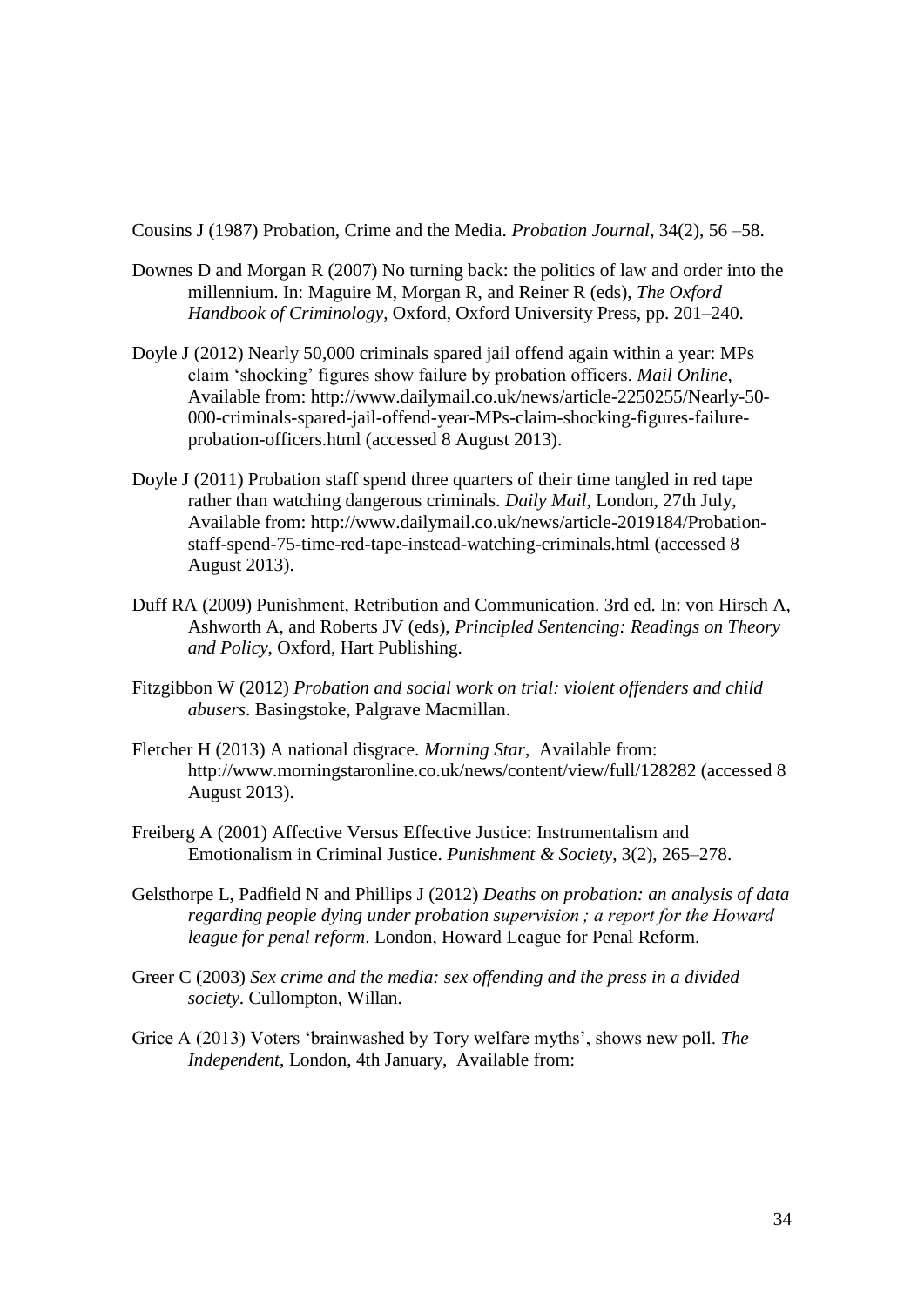http://www.independent.co.uk/news/uk/politics/voters-brainwashed-by-torywelfare-myths-shows-new-poll-8437872.html (accessed 30 August 2013).

- HL Deb (2012-13). 20 May 2013 c633. [online]. Last accessed 8 August 2013 at: http://www.publications.parliament.uk/pa/ld201314/ldhansrd/text/130520- 0001.htm#1305202000172
- HC Deb (2012-13). 18 December 2012 c691. [online]. Last accessed 8 August 2013 at: http://www.publications.parliament.uk/pa/cm201213/cmhansrd/cm121218/debte xt/121218-0001.htm
- Head M (2004) Book Review: Sex Crime and the Media: Sex offending and the press in a divided society. *Probation Journal*, 51(3), 273–274.
- Hope B (2013) Sex Offender in Private Care; Union fear over plans. *Sunday Sun*, London, 17th February.
- Hough M, Roberts JV, Jacobson J, et al. (2009) *Public Attitudes to the Principles of Sentencing - Attitudes to principles of sentencing.pdf*. Research Report, London, Sentencing Advisory Panel, Available from: http://www.icpr.org.uk/media/10369/Attitudes%20to%20principles%20of%20se ntencing.pdf (accessed 6 August 2013).
- Justice Committee (2011) *The role of the Probation Service: eighth report of session 2010-12.* London, House of Commons, Available from: http://www.publications.parliament.uk/pa/cm201012/cmselect/cmjust/519/519i. pdf.
- Kemshall H and Wood J (2007) Beyond public protection An examination of community protection and public health approaches to high-risk offenders. *Criminology and Criminal Justice*, 7(3), 203–222.
- Maruna S (2007) The Probation Story: One Hundred Years of Probation in the Media. *Vista: Perspectives on Probation*, 11(2).
- Maruna S and King A (2004) Public opinion and community penalties. In: Bottoms AE, Rex S, and Robinson G (eds), *Alternatives to prison: Options for an insecure society*, Cullompton, Willan, pp. 83–112.
- Maruna S and King A (2008) Selling the Public on Probation: Beyond the Bib. *Probation Journal*, 55(4), 337 –351.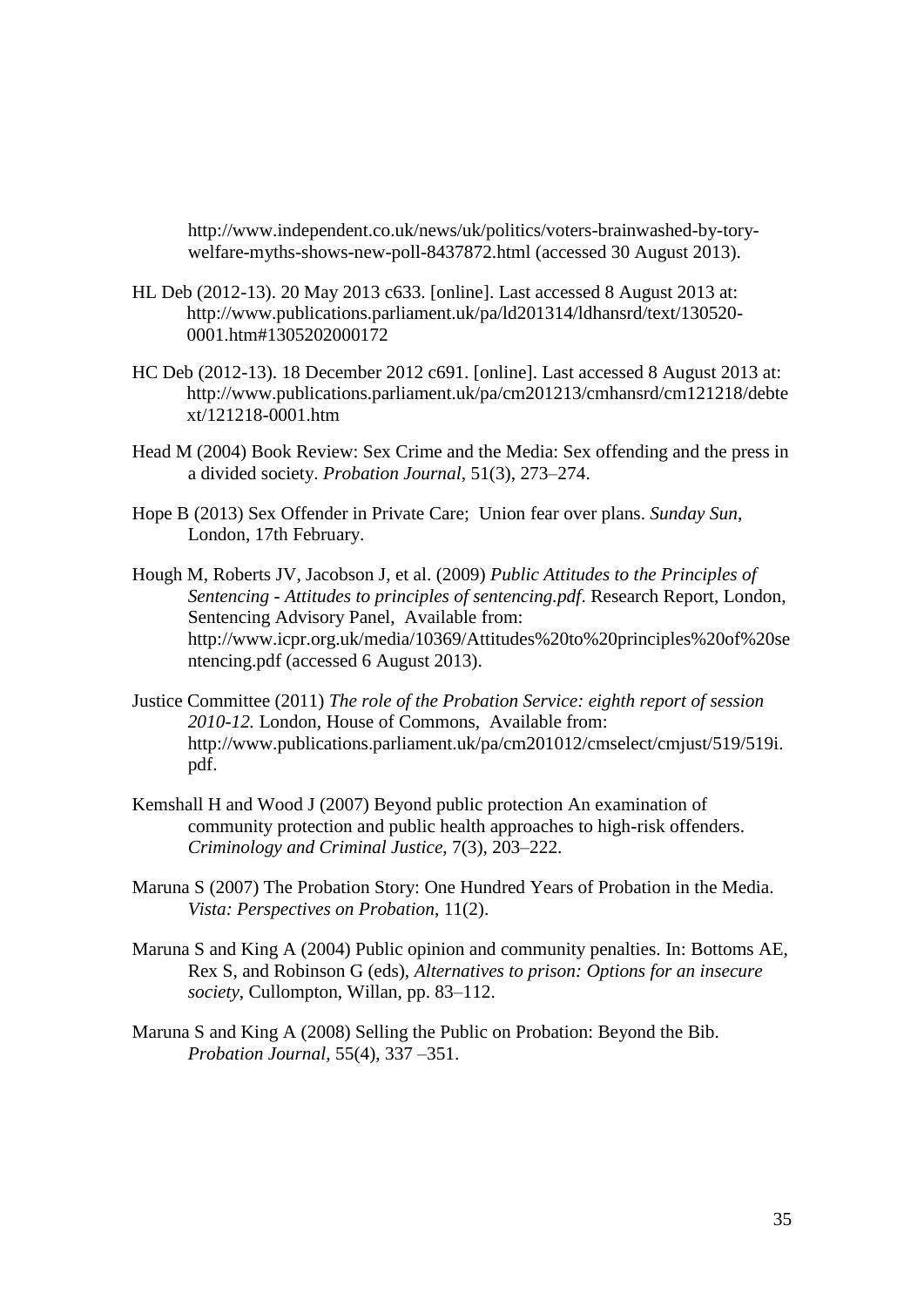- Mason R and Johnson W (2013) Chris Grayling: charities may be better at helping prisoners than probation officers. *Telegraph.co.uk*, London, 9th January, Available from: http://www.telegraph.co.uk/news/politics/9789795/Chris-Grayling-charities-may-be-better-at-helping-prisoners-than-probationofficers.html (accessed 15 August 2013).
- Mawby R and Worrall A (2011) *Probation Workers and their Occupational Cultures*. Leicester, University of Leicester, Available from: http://www2.le.ac.uk/departments/criminology/research/currentprojects/rim3\_culture\_probation (accessed 19 December 2011).
- McNeill F (2011) Probation, Credibility and Justice. *Probation Journal*, 58(1), 9–22.
- Merrington S and Stanley S (2007) Effectiveness: who counts what? In: Gelsthorpe L and Morgan R (eds), *Handbook of Probation*, Cullompton, Willan.
- Ministry of Justice (2011) New probation standards to slash red tape. *gov.uk*, Available from: https://www.gov.uk/government/news/new-probation-standards-to-slashred-tape (accessed 8 August 2013).
- Ministry of Justice (2012a) *Punishment and reform: effective community sentences*. London, Ministry of Justice, Available from: https://consult.justice.gov.uk/digital-communications/effective-probationservices (accessed 10 June 2012).
- Ministry of Justice (2012b) *Punishment and reform: effective probation services*. London, Ministry of Justice, Available from: https://consult.justice.gov.uk/digital-communications/effective-probationservices (accessed 10 June 2012).
- Ministry of Justice (2013) *Transforming Rehabilitation A Strategy for Reform.* London, Ministry of Justice, Available from: https://consult.justice.gov.uk/digitalcommunications/transforming-rehabilitation/results/transforming-rehabilitationresponse.pdf.
- Napo (2013) *What is 'Medium' Risk – an analysis*. London, Napo, Available from: http://www.napo.org.uk/templates/asset-relay.cfm?frmAssetFileID=1683 (accessed 8 August 2013).
- Owen R (2013a) Give Mr Grayling's reforms a chance they could help us break the cycle of re-offending for good. *The Independent*, London, 10th May, Available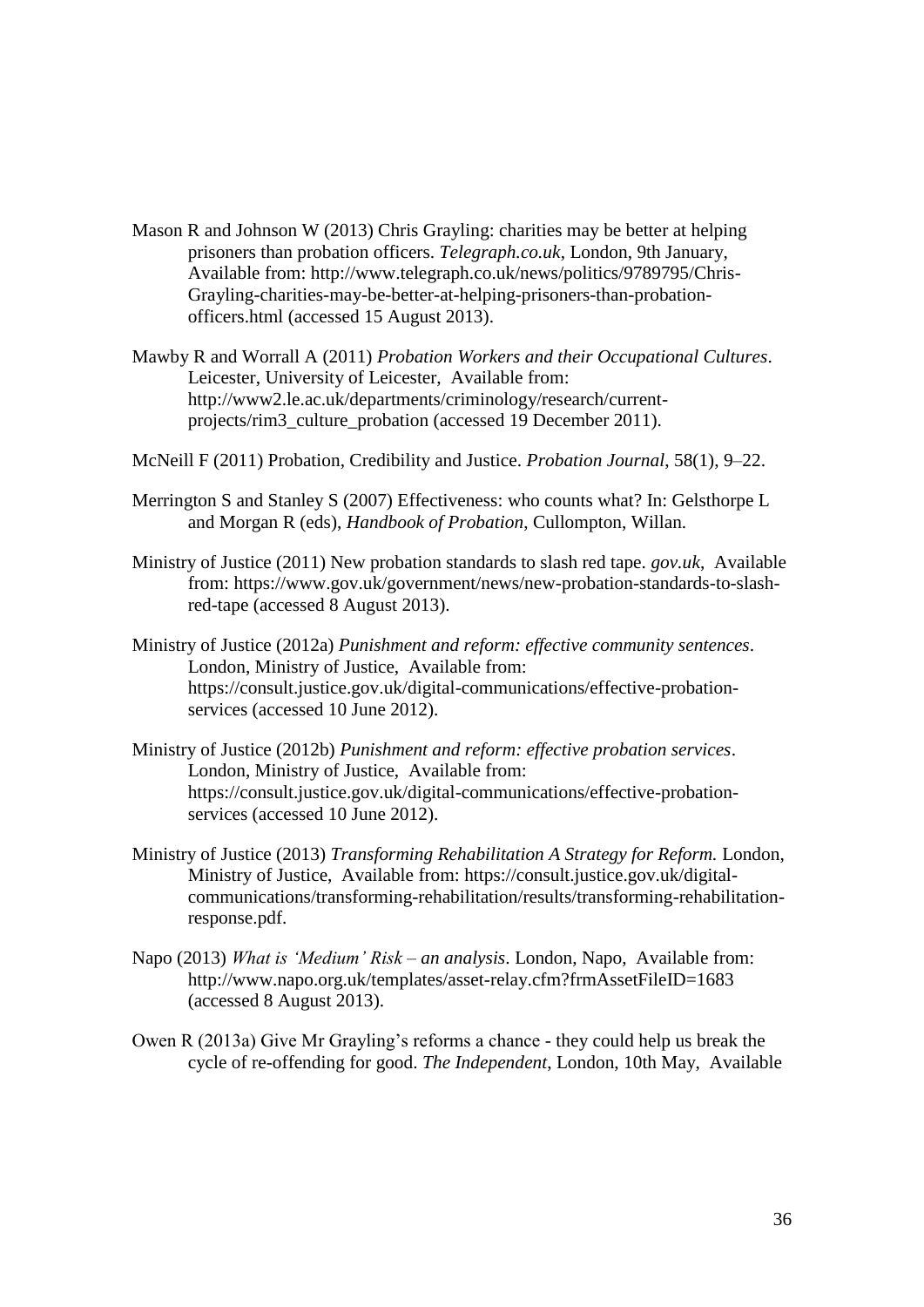from: http://www.independent.co.uk/voices/comment/give-mr-graylingsreforms-a-chance--they-could-help-us-break-the-cycle-of-reoffending-for-good-8611379.html (accessed 8 August 2013).

- Owen R (2013b) Probation reform: payment by results can reduce reoffending. *The Guardian*, Available from: http://www.theguardian.com/society/2013/may/15/probation-reform-paymentresults-reduce-reoffending (accessed 15 August 2013).
- Pratt J (2005) *The New Punitiveness: trends, theories, perspectives*. Cullompton, Willan.
- Raynor P and Robinson G (2005) *Rehabilitation, Crime and Justice*. Palgrave Macmillan.
- Roberts JV (2002) Public opinion and the nature of community penalties: international findings. In: Roberts JV and Hough JM (eds), *Changing attitudes to punishment: public opinion, crime and justice*, Cullompton, Willan, pp. 33–62.
- Roberts JV and Hough JM (2005) *Understanding public attitudes to criminal justice*. McGraw-Hill International.
- Robinson G (2008) Late-modern rehabilitation: The evolution of a penal strategy. *Punishment & Society*, 10(4), 429–445.
- Robinson G and McNeill F (2004) Purposes Matter: Examining the 'Ends' of Probation. In: Mair G (ed.), *What Matters in Probation*, Cullompton, Willan Publishing.
- Robinson G, Priede C, Farrall S, et al. (2013a) Doing 'strengths-based'research: Appreciative Inquiry in a probation setting. *Criminology and Criminal Justice*, 13(1), 3–20.
- Robinson G, Priede C, Farrall S, et al. (2013b) Understanding 'quality' in probation practice: Frontline perspectives in England & Wales. *Criminology and Criminal Justice*, Available from: http://crj.sagepub.com/content/early/2013/04/24/1748895813483763 (accessed 8 August 2013).
- Ryan D (2012) Partnership can provide the key to payment by results. *Times*, London, 24th February.
- Schlesinger P (1994) *Reporting crime: the media politics of criminal justice*. Clarendon.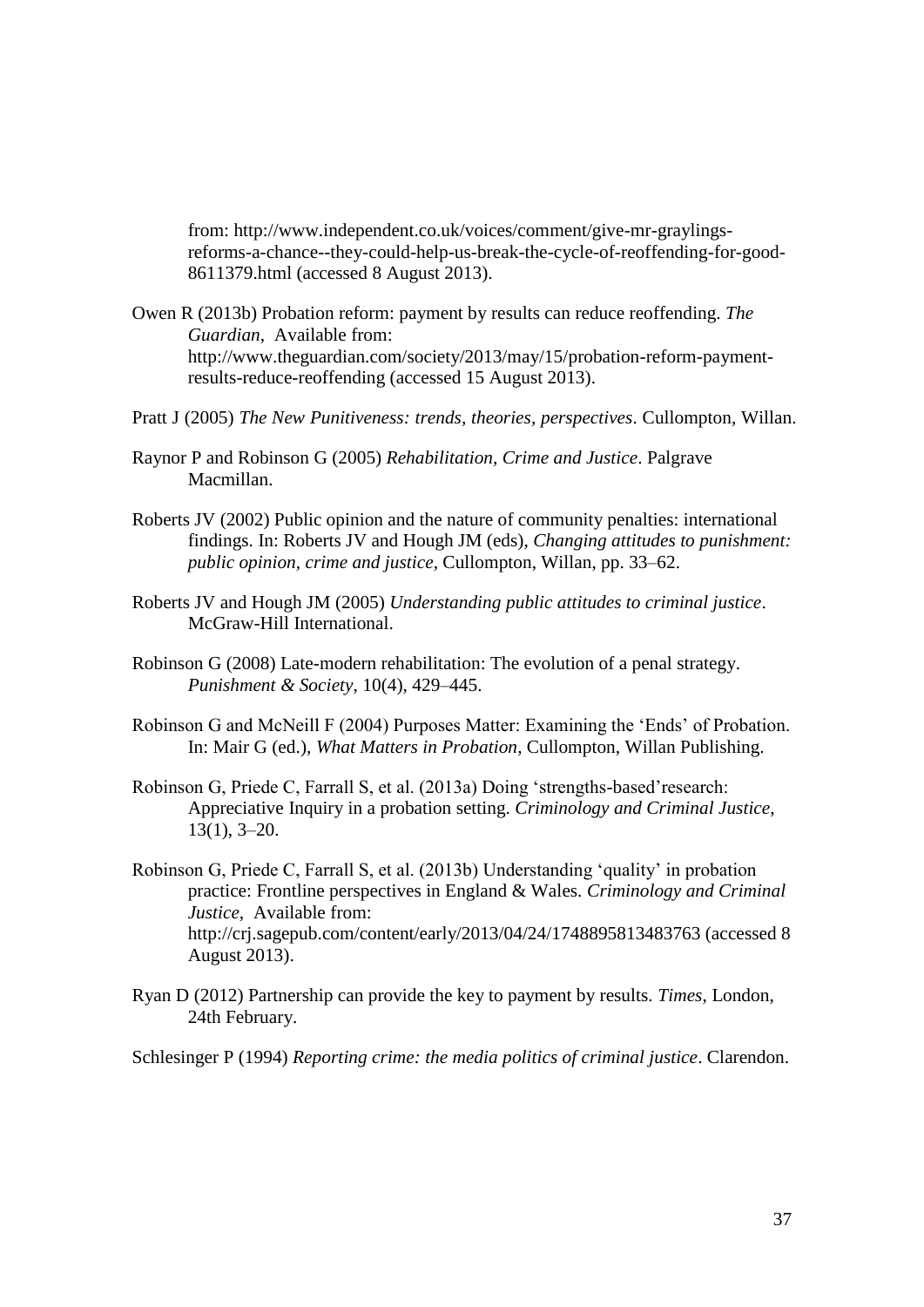- Sky News (2013) Probation Reforms 'Unworkable' Say Campaigners. *Sky News*, Available from: http://news.sky.com/story/1088600 (accessed 8 August 2013).
- The Express (2013) Unions warn over probation reforms. *The Express*, Available from: http://www.express.co.uk/news/uk/369581/Unions-warn-over-probation-reforms (accessed 15 August 2013).
- Travis A (2013a) Delays could jeopardise 'rush-job' probation reforms. *the Guardian*, Available from: http://www.theguardian.com/society/2013/jul/02/delaysjeopardise-rush-job-probation-reforms (accessed 8 August 2013).
- Travis A (2013b) Ministers accused of dismantling probation service. *the Guardian*, Available from: http://www.theguardian.com/society/2013/may/09/ministersaccused-dismantling-probation-service (accessed 8 August 2013).
- Travis A (2012) Most short-term prisoners take part in 'payment by results' pilot scheme. *the Guardian*, London, 29th November, Available from: http://www.theguardian.com/society/2012/nov/29/prisoners-payment-by-resultsscheme (accessed 8 August 2013).
- Travis A (2013c) Privatising probation service will put public at risk, officials tell Grayling. *the Guardian*, Available from: http://www.theguardian.com/politics/2013/jun/24/probation-privatisationwarning-chris-grayling (accessed 6 August 2013).
- Travis A (2013d) Probation officers face social media gag as outsourcing row rumbles on. *The Guardian*, Available from: http://www.theguardian.com/society/2013/mar/21/probation-officers-socialmedia-gag-outsourcing (accessed 6 August 2013).
- Walters S and Owen G (2012) Cameron: 'It's time to mug a hoodie': PM promises to seek 'retribution' against law breakers in new anti-crime crackdown following catastrophic week. *Mail on Sunday*, Available from: http://www.dailymail.co.uk/news/article-2220757/David-Cameron-PMpromises-seek-retribution-law-breakers-new-anti-crime-crackdown.html (accessed 8 August 2013).
- Worrall A and Mawby RC (2013) Probation worker responses to turbulent conditions: Constructing identity in a tainted occupation. *Australian & New Zealand Journal of Criminology*, 46(1), 101–118.